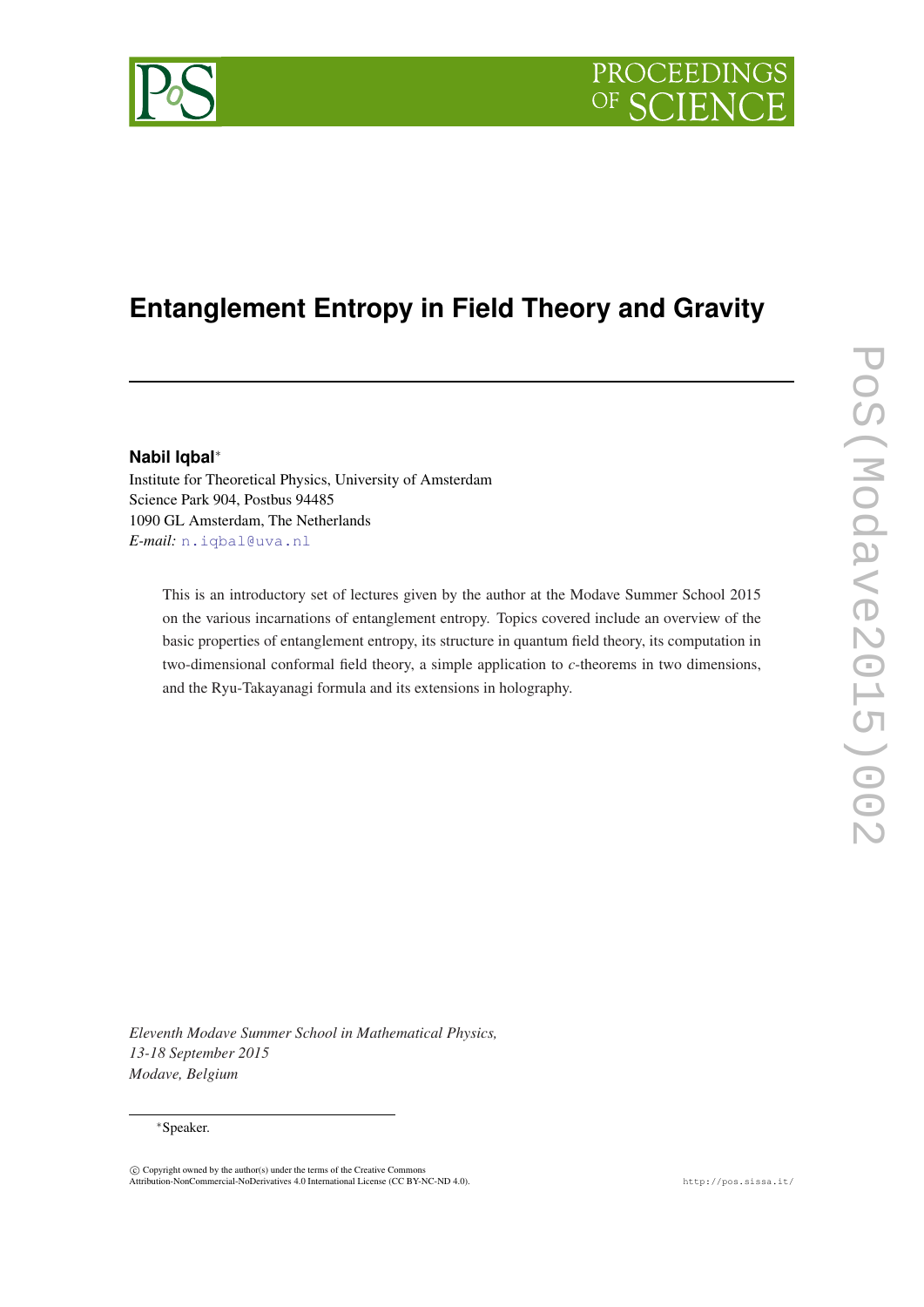# **Contents**

| 1.                      |                                             | <b>Introduction</b>                            | $\mathbf{1}$   |
|-------------------------|---------------------------------------------|------------------------------------------------|----------------|
| 2.                      | Entanglement entropy in quantum mechanics   |                                                | $\overline{2}$ |
|                         | 2.1                                         | Definition                                     | $\overline{2}$ |
|                         | $2.2^{\circ}$                               | General properties                             | 4              |
| 3.                      | <b>Entanglement entropy in field theory</b> |                                                | 4              |
|                         | 3.1                                         | General structure                              | 5              |
|                         | 3.2                                         | Entanglement in $CFT2$                         | 5              |
|                         | 3.3                                         | An application: c-theorems                     | 8              |
|                         | 3.4                                         | Replica trick                                  | 11             |
| 4.                      | <b>Entanglement entropy in gravity</b>      |                                                | 13             |
|                         | 4.1                                         | Ryu-Takayanagi: minimal areas and entanglement | 14             |
|                         | 4.2                                         | Sketch of proof using replica trick            | 18             |
|                         | 4.3                                         | Extensions                                     | 20             |
|                         |                                             | Time dependence<br>4.3.1                       | 20             |
|                         |                                             | 4.3.2 Higher derivative corrections to gravity | 20             |
|                         |                                             | <b>Quantum bulk corrections</b><br>4.3.3       | 22             |
| 5.<br><b>Conclusion</b> |                                             |                                                | 22             |

# 1. Introduction

In recent years, there has been an explosion of interest around the understanding of a very particular numerical quantity associated with dividing a quantum system into two pieces. This set of lecture notes will discuss this particular quantity from various points of view, and provider the reader with the tools to compute it in the systems where it is most well-understood.

However, before plunging into details it is worth thinking briefly about *why* entanglement entropy has recently become such a hot topic. There are probably many answers to this question. One first thing to note is that quantum mechanical systems are *complicated*: they really have many moving parts, far more than a typical classical system. Suppose you have *N classical* spins, each of which can be either up or down: to store the full information of the system all you need to do is store *N* numbers (where each number is actually either just 0 or 1). On the other hand, if you have *N* quantum-mechanical spins, the dimension of the Hilbert space is 2*N*. The fact that *N* appears in the exponent means that the difficulty of a quantum problem scales with the number of degrees of freedom in a drastically different way than in a classical problem. The fact that we typically care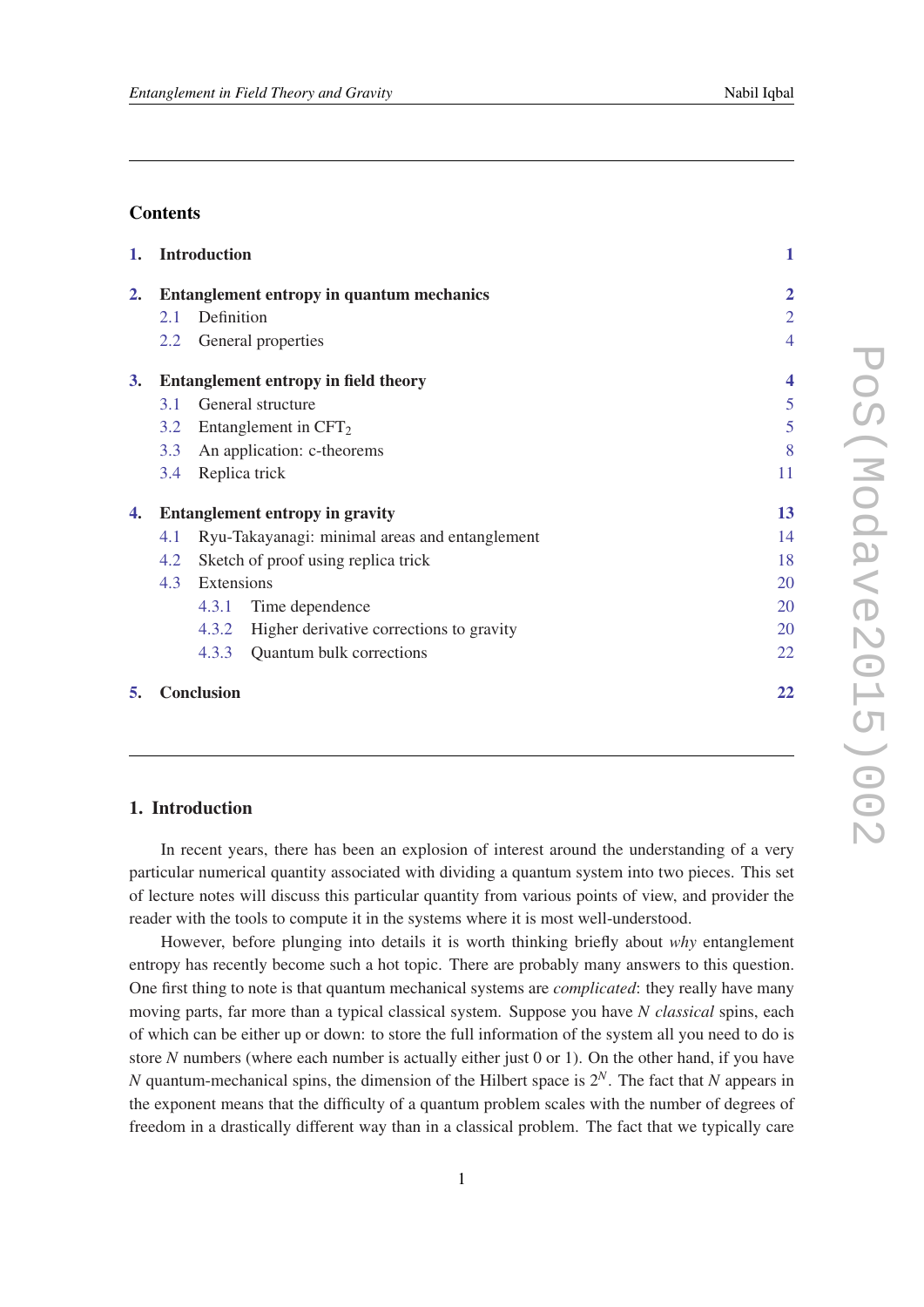<span id="page-2-0"></span>about systems where  $N$  is large means that a direct assault is almost always guaranteed to fail, since there is simply too much information to keep track of. It is a fun exercise (first suggested, I think, by Brian Swingle) to imagine filling the whole universe (i.e. the observable Hubble volume) with standard issue hard drives and asking how many spins you can simulate in this way. The answer is around 213.

What this really means is that Hilbert space is large and complicated. This is all the fun of quantum field theory – it means that very interesting things can happen, new infrared states of matter, phase transitions, emergence, etc. etc. etc. – but it means that to access all of this fun physics we require a way to *slice* the Hilbert space and break it into pieces that are somehow more manageable. Sometimes there are natural ways to do this slicing: for example, if we look at quantum field theories that are close to free, we can think about states with only a few weakly interacting particles, and the dynamics will not take us very far from this subspace. On the other hand, if we care about strongly interacting systems, it is not obvious how to slice up Hilbert space into bite-size pieces, and we should look instead for tools that will let us organize the large amount of information that is present in Hilbert space. One such tool is the entanglement entropy.

In these notes we discuss entanglement entropy in its various incarnations. We begin with its definition and applications in very general quantum-mechanical systems in Section 2. In Section [3](#page-4-0) we then specialize to quantum field theory, where the tensor factorization of field-theoretical Hilbert spaces in *physical* space imbues entanglement entropy with extra geometrical significance. Finally in Section [4](#page-13-0) we specialize further to those quantum field theories that possess holographic duals.

Familiarity with basic quantum field theory and general relativity is assumed throughout these notes. Some familiarity with the basic mechanics of holography will be useful for understanding Section [4](#page-13-0). No knowledge of string theory or advanced conformal field theory is assumed.

## 2. Entanglement entropy in quantum mechanics

Consider the canonical example of an entangled state, an Einstein-Podolsky-Rosen pair of entangled spins:

$$
|\psi\rangle_{EPR} = \frac{1}{\sqrt{2}} (|\uparrow\rangle|\downarrow\rangle - |\uparrow\rangle|\downarrow\rangle)
$$
 (2.1)

The two spins are clearly correlated in some manner, but as we are dealing with a single pure state that completely specifies the system, the information stored here is not a simple classical correlation. Rather we say that the two spins are quantum mechanically entangled. The number that we use to quantify how tightly the two spins are correlated is the *entanglement entropy*, which we now define.

## 2.1 Definition

Consider a state  $|\psi\rangle$  in a Hilbert space  $\mathcal H$  that can be broken into a tensor product of two subspaces:  $\mathcal{H} = A \otimes \overline{A}$ . We can now associate a *reduced density matrix*  $\rho_A$  with the factor *A* by tracing out the subfactor  $\overline{A}$ :

$$
\rho_A = \frac{\mathrm{Tr}}{A} |\psi\rangle\langle\psi| \tag{2.2}
$$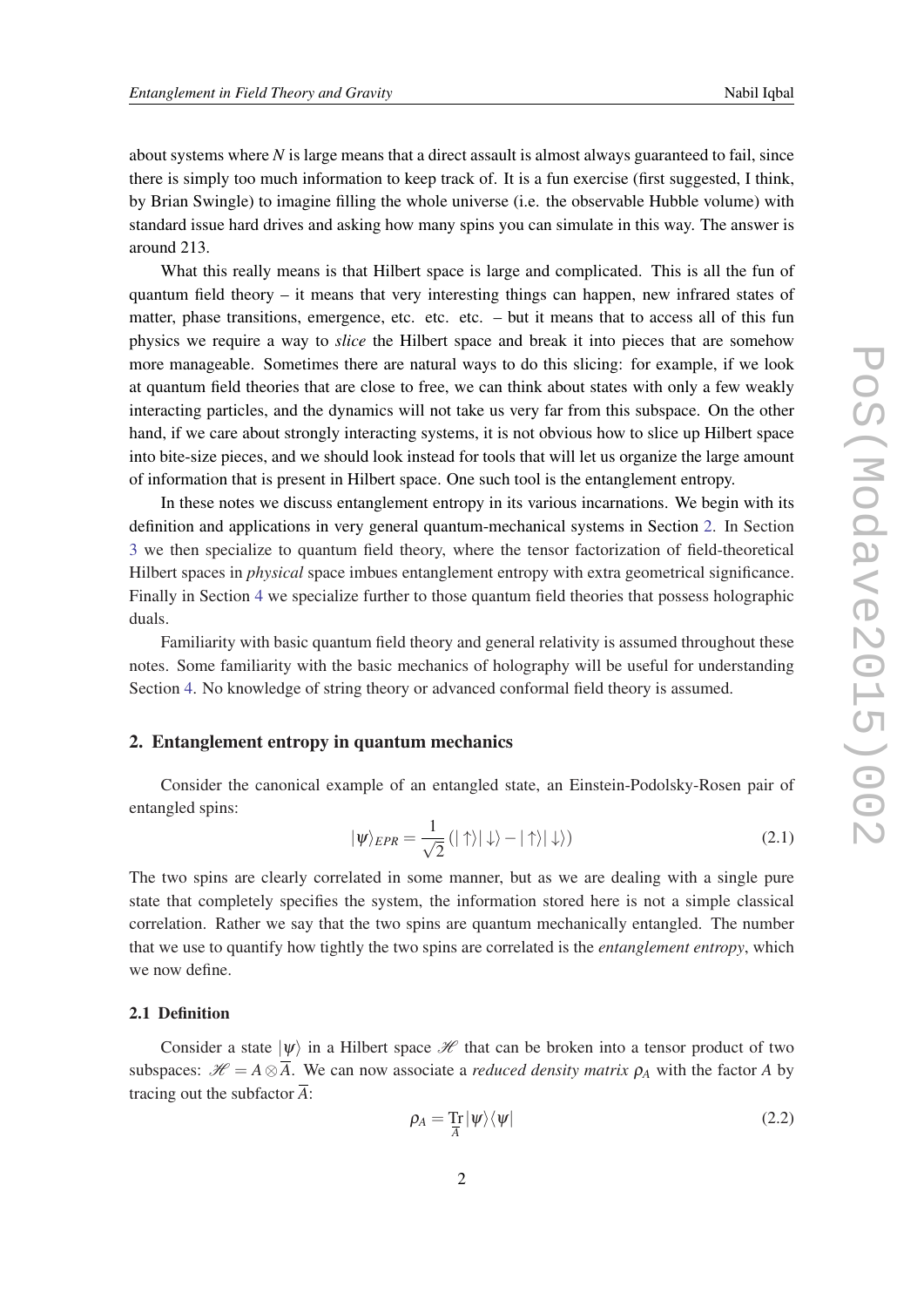<span id="page-3-0"></span>The entanglement entropy *S<sup>A</sup>* associated with the tensor factor *A* of the Hilbert space is then the ordinary von Neumann entropy of the reduced density matrix ρ*A*.

$$
S_A \equiv -\operatorname{Tr}_{A} \rho_A \log \rho_A \tag{2.3}
$$

This is the object that we will study for the remainder of these lectures.

To understand what it measures, let us compute it in boringly excruciating detail for two states: first we consider the simple product state

$$
|\psi\rangle_{prod} = |\uparrow\rangle|\downarrow\rangle \tag{2.4}
$$

and take subfactor *A* to be the first spin, making subfactor  $\overline{A}$  the second. Tracing out the second spin we find  $\rho_{A,prod} = |\downarrow\rangle\langle\downarrow|$ , which is still an outer product of a single state, i.e. it is still *pure*. We have not lost any information in the tracing out. The von Neumann entropy of this density matrix is zero, and thus for the product state we find that  $S_{A,prod} = 0$ .

Now we repeat the exercise for the EPR state  $(2.1)$ : computing the reduced density matrix we find instead

$$
\rho_{A, EPR} = \frac{1}{2} (|\uparrow\rangle\langle\uparrow| + |\downarrow\rangle\langle\downarrow|) \ . \tag{2.5}
$$

In this case we have actually lost some information when tracing out the second spin: the reduced density matrix is no longer that of a pure state. Its resulting mixed-ness is a probe of how entangled  $\overline{A}$  was with *A*. This mixed-ness is measured by the von Neumann entropy of  $\rho_A$ , which gives us  $S_{A, EPR} = \log 2$ .

In the above example, the entanglement entropy was defined starting with a pure state  $|\psi\rangle$ . One can also start with a density matrix  $\rho$ , defining a smaller reduced density matrix the same way as before:

$$
\rho_A = \mathop{\rm Tr}_{\bar{A}} \rho,\tag{2.6}
$$

which clearly reduces to [\(2.2\)](#page-2-0) in the special case where  $\rho$  is pure, i.e. when it can be written  $\rho = |\psi\rangle\langle\psi|$ . Note that if  $\rho$  was mixed to begin with, then *S<sub>A</sub>* is no longer a direct probe of the entanglement between *A* and  $\overline{A}$ , as  $\rho$  already had some von Neumann entropy to start with, and  $S_A$ will now be "contaminated" with this. In a (standard) abuse of notion, we will still call the number *S<sup>A</sup>* the entanglement entropy.

In the rest of these lectures, we will discuss the entanglement entropy in vastly more complicated situations, when we will not be able to trace out degrees of freedom so easily. It is important to note that the entanglement entropy is completely determined by the *state*, which can be chosen freely to be any state at all. However if we take the state in question to be the ground state of a particular Hamiltonian, then the entanglement entropy can lead to considerable information about the dynamics associated with the Hamiltonian, as we discuss below.

Before moving on, we define a related quantity called the *Renyi entropy*:

$$
S_n \equiv -\frac{1}{n-1} \log \text{Tr} \rho_A^n \,. \tag{2.7}
$$

These are also measures of entanglement, but do not have as many nice properties as the entanglement entropy. However, as we will see below, they are often easier to compute, and if known for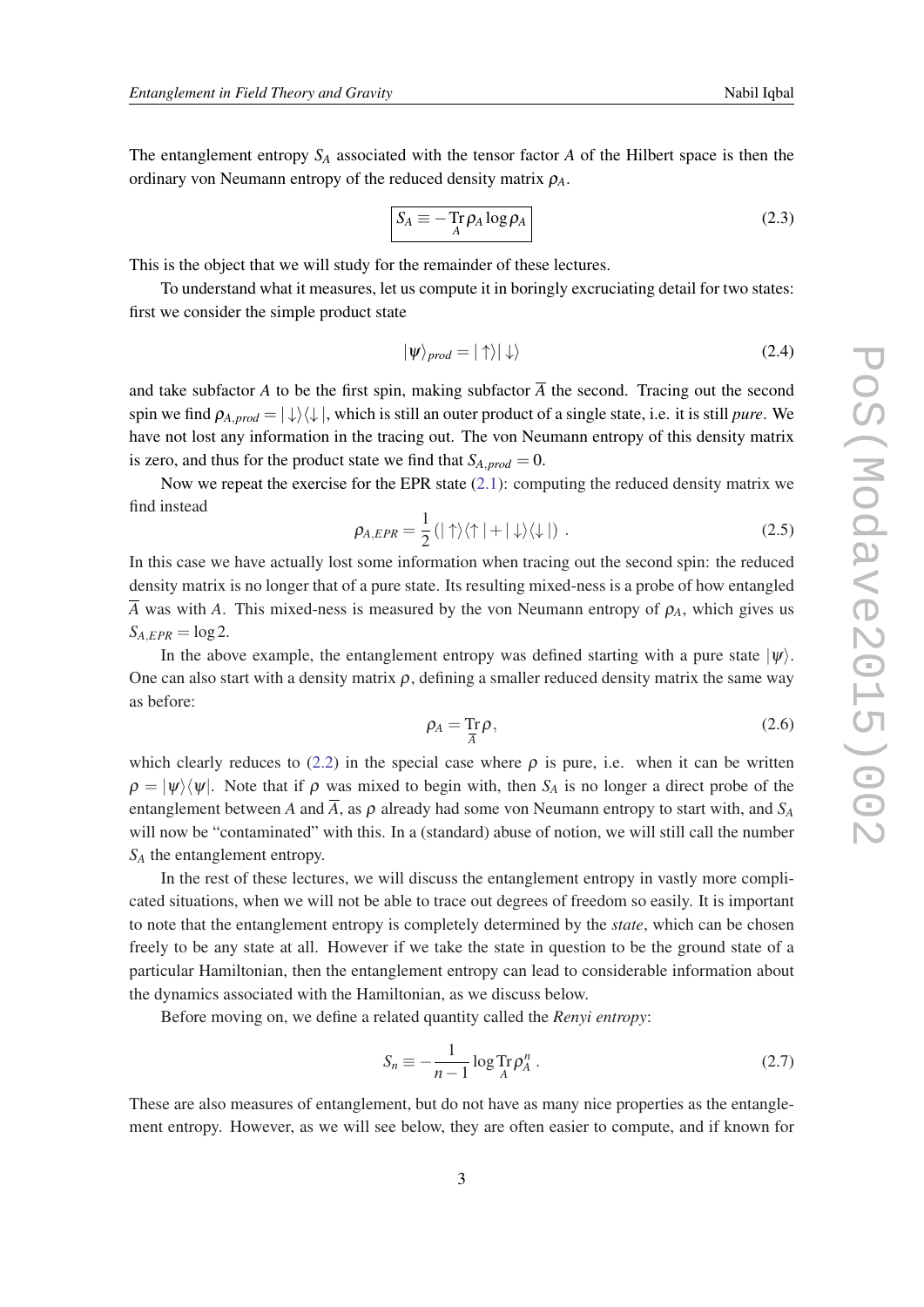<span id="page-4-0"></span>all *n* in a suitably nice way they can be analytically continued to obtain the entanglement entropy:

$$
S_A = \lim_{n \to 1} S_n \tag{2.8}
$$

#### 2.2 General properties

The entanglement entropy so defined has a number of properties. We list some of the most commonly used properties below. For further discussion of the physical significance of the inequalities below see [1].

1. If we start with a pure state, then the entanglement entropy of a sub-factor is equal to that of its complement:

$$
S_A - S_{\overline{A}} = 0 \tag{2.9}
$$

In fact, all non-zero eigenvalues of  $\rho_A$  and  $\rho_{\overline{A}}$  are the same. (2.9) states that the entanglement entropy of a pure state should not be thought of as a property of *A* or of  $\overline{A}$ , but rather as a property of the *division* of the system into two halves.

2. If we start with a *mixed* state  $\rho$  with entropy  $S(\rho)$ , then (2.9) is modified to read instead

$$
|S_A - S_{\overline{A}}| \le S_\rho \le S_A + S_{\overline{A}} \tag{2.10}
$$

The first inequality is called the Araki-Lieb inequality [2], and states that in a mixed state the entropy of *A* differs from that of  $\overline{A}$ , but the amount by which it can differ is bounded by how impure the original state was. The second inequality is called sub-additivity, to contrast it with:

3. Strong sub-additivity, which is the strongest set of constraints on the entanglement entropy. Suppose the Hilbert space is a product not of two but of three or more tensor factors, requiring a change of notation:  $\mathcal{H} = \otimes_i \mathcal{H}_i$ . Denote by  $S_1$  the entanglement entropy of sub-factor  $\mathcal{H}_1$ , *S*<sub>12</sub> the entanglement entropy of sub-factor  $\mathcal{H}_1 \otimes \mathcal{H}_2$ , etc. Then it can be shown that

$$
S_{12} + S_{23} \ge S_2 + S_{123} \qquad S_{12} + S_{23} \ge S_1 + S_3 \tag{2.11}
$$

These are very powerful inequalities that have a variety of physical applications, as we will see. In fact  $(2.10)$  can be derived from  $(2.11)$ . The general proof of  $(2.11)$  is fairly nontrivial [3].

## 3. Entanglement entropy in field theory

The above discussion of entanglement entropy was very abstract, applying to any quantum mechanical system. However, when applied to quantum *field* theory entanglement entropy takes on a deeper geometric significance. This happens because states in a quantum field theory are defined with reference to a spatial manifold  $\mathcal{M}$ , and the Hilbert space of a quantum field theory is (typically) a tensor product of degrees of freedom localized at different points in space. This fact is most obvious if one considers regularizing the quantum field theory with a lattice in the UV. Thus for any region of space  $A \subset M$  there is a tensor factor of the Hilbert space  $\mathcal{H}_A$  associated with it,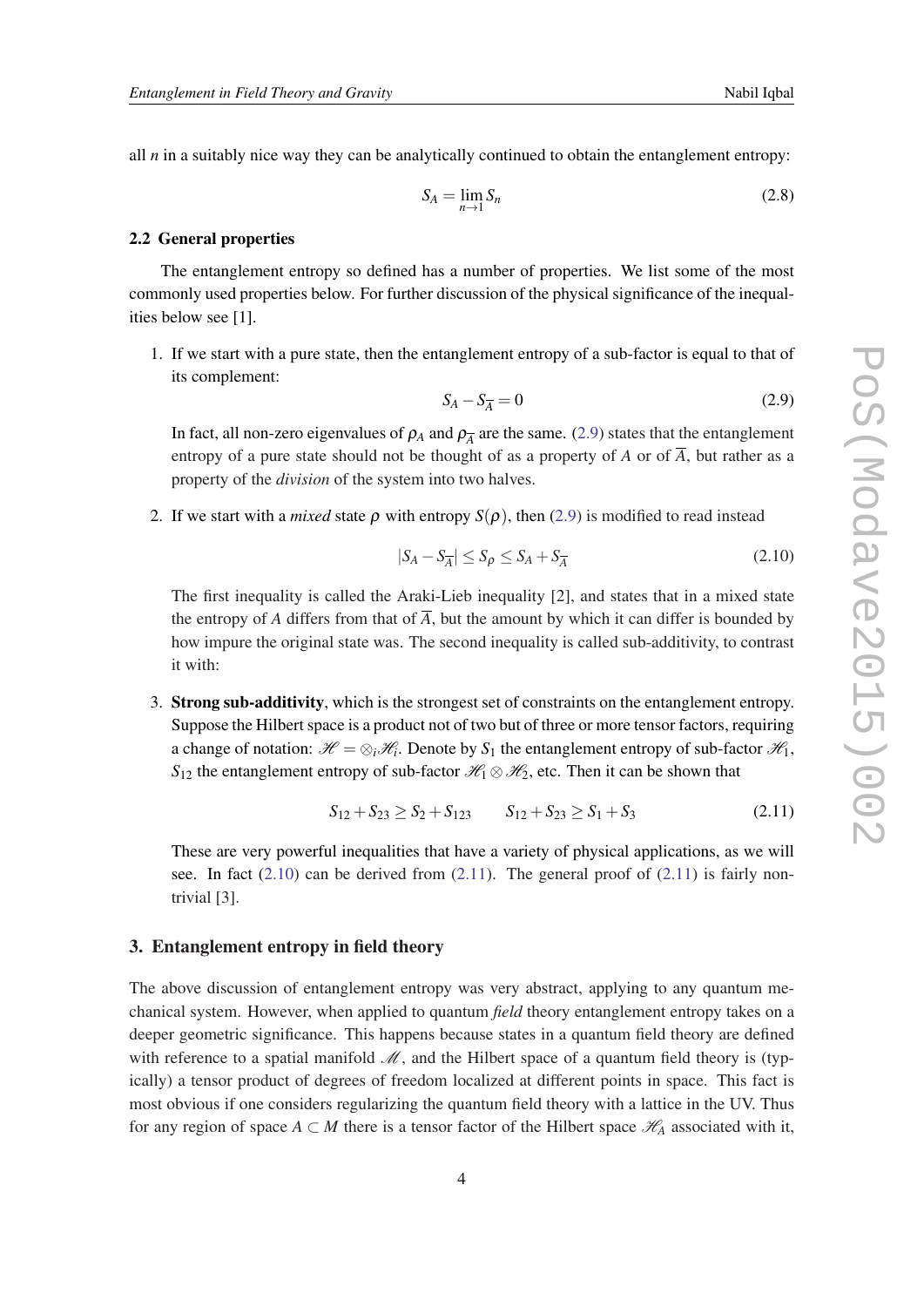<span id="page-5-0"></span>and it makes sense to trace out things that are inside (or outside) *A*. Thus we can ask how entangled a *spatial* region *A* is with the rest of the universe, etc. etc.

In a general QFT in *d* space-time dimensions *A* is a *d* −1 dimensional region and its boundary ∂*A* is a *d* −2 dimensional closed submanifold that is usually called the *entangling surface*.

#### 3.1 General structure

How do we compute the entanglement entropy? In general, given an arbitrary state in an arbitrary quantum field theory, this is a somewhat difficult problem. However in any reasonable state, the answer is always dominated by very short-range correlations across the entangling surface [4, 5]:

$$
S_A = \frac{\text{Area}(\partial A)}{\varepsilon^{d-2}} + \cdots, \tag{3.1}
$$

where  $\varepsilon$  is the UV cutoff and this formula applies only for  $d > 2$ . The form of this *area law* for the entanglement entropy is independent of the state, as sufficiently short-range correlations in any field theory are sensitive only to the structure of the vacuum. The result above is telling us that the vacuum in a quantum field theory is highly entangled. See [6] for a review of area laws.

This is always the most UV-divergent term. There can be other terms that are still UVdivergent, but less so: their precise forms depends on the dimension and are known if we assume that we are starting with a conformal field theory in the UV. Here we will simply present results without proof, referring the reader to the references for further justification.

The structure of the answer in  $1+1$  dimensions will be discussed in detail in the next subsection. In  $2+1$  dimensions  $\partial A$  is a closed curve and we have the intuitively obvious

$$
S_{A,(2+1)} = \frac{\text{Length}(\partial A)}{\varepsilon} + \text{finite},\tag{3.2}
$$

where the finite piece depends on the state (and, for example, the shape of the entangling region). In  $3+1$  dimensions we have a subleading logarithmic divergence [7,8]:

$$
S_{A,(3+1)} = \frac{\text{Area}(\partial A)}{\varepsilon^2} - 8\pi \log(\varepsilon) \int_{\partial A} d^2 x \sqrt{h} \left( -aE_2 + cI_2 \right) + \text{finite}
$$
 (3.3)

where *a* and *c* are the central charges of a 4d CFT,  $E_2$  is the Euler density of ∂*A* and  $I_2$  a different conformally invariant density that we do not describe here. This logarithmic term changes additively under a rescaling of the cutoff, which in a CFT has an effect that is very well-understood and captured completely by the Weyl anomaly. Thus the structure of this logarithmic term can be understood as being determined by the Weyl anomaly of the 4d field theory. This explains also the absence of a logarithmic term in  $2+1$  dimensions, where there is no anomaly.

#### 3.2 Entanglement in  $CFT<sub>2</sub>$

There are very few general formulas for entanglement entropy. A notable exception is twodimensional conformal field theory, where there is a universal and celebrated formula for the entanglement entropy of an interval in the vacuum [9–11].

$$
S(L) = \frac{c}{3} \log \left(\frac{L}{\varepsilon}\right) \tag{3.4}
$$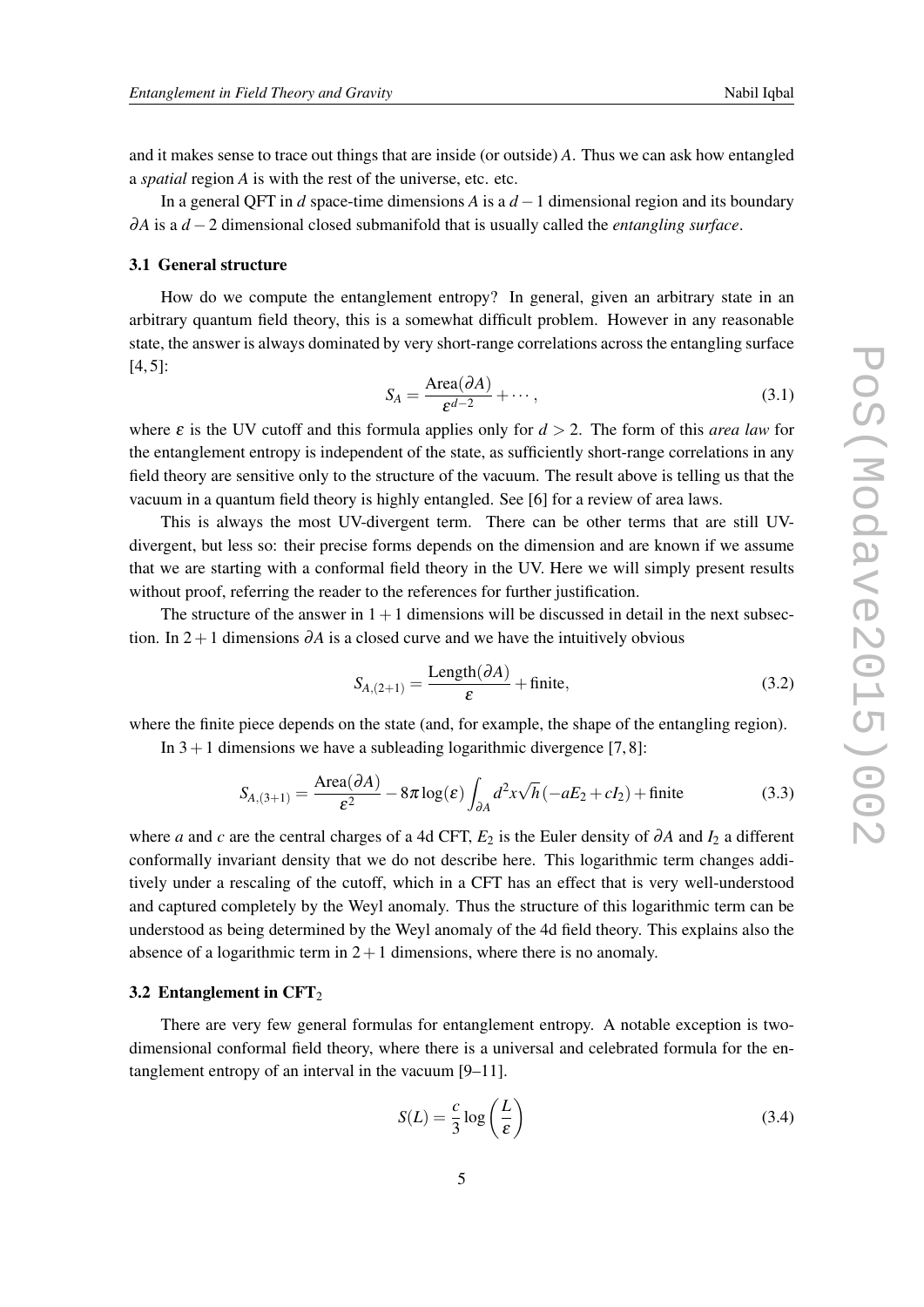<span id="page-6-0"></span>where *L* is the length of the interval, *c* the central charge of the CFT, and  $\varepsilon$  a UV cutoff as before. Note that the logarithmic dependence on the cutoff can be viewed as the degenerate limit of the area law exhibited in ([3.1](#page-5-0)).

There are many ways to derive this formula: the essential physics behind all of them is the fact that in a 2d CFT there are no scales, and thus the dependence on IR quantities (such as the length of the interval) is essentially determined by the dependence on the UV cutoff, which is in turn determined by the Weyl anomaly, which in two dimensions is very constraining. In these notes we will take a slightly nonstandard route and derive this formula by adapting a technique from [12] to map the entanglement entropy to a thermal entropy.

Consider the CFT<sub>2</sub> on the Lorentzian plane with coordinates  $x^{\pm} = t \pm x$ . We are interested in computing the entanglement entropy of an interval *A* of length *L*, which we place at  $t = 0$  and take to stretch from  $x \in \left[-\frac{L}{2}\right]$  $\frac{L}{2}, \frac{L}{2}$  $\frac{L}{2}$ .



Figure 1: An interval *A* in a 2d CFT, together with its causal development *D*[*A*].

Now in a relativistic theory there is a trick to implement the procedure of tracing out the degrees of freedom outside *A*. Tracing out all such degrees of freedom means that we are interested only in the physics that is in the causal development  $D[A]$  of the interval A, as shown in Figure 1. Thus consider performing the following coordinate transformation

$$
x^{\pm} = \frac{L}{2} \tanh\left(\frac{y^{\pm}}{2}\right) \qquad y^{\pm} = \tau \pm y \tag{3.5}
$$

It is easy to see that the  $y^{\pm}$  coordinates only cover  $D[A]$ ; thus, in the  $y^{\pm}$  coordinates the trace has already been implemented.

Next, note from (3.5) that the *y* "time" coordinate  $\tau$  has acquired a Euclidean periodicity:

$$
\tau \sim \tau + 2i\pi \tag{3.6}
$$

A Euclidean periodicity in time implies that the physics in the *y* coordinate system is actually at a finite temperature  $T = \frac{1}{2i}$  $\frac{1}{2\pi}$ . Thus the state of the field theory in the *y* coordinates is actually that of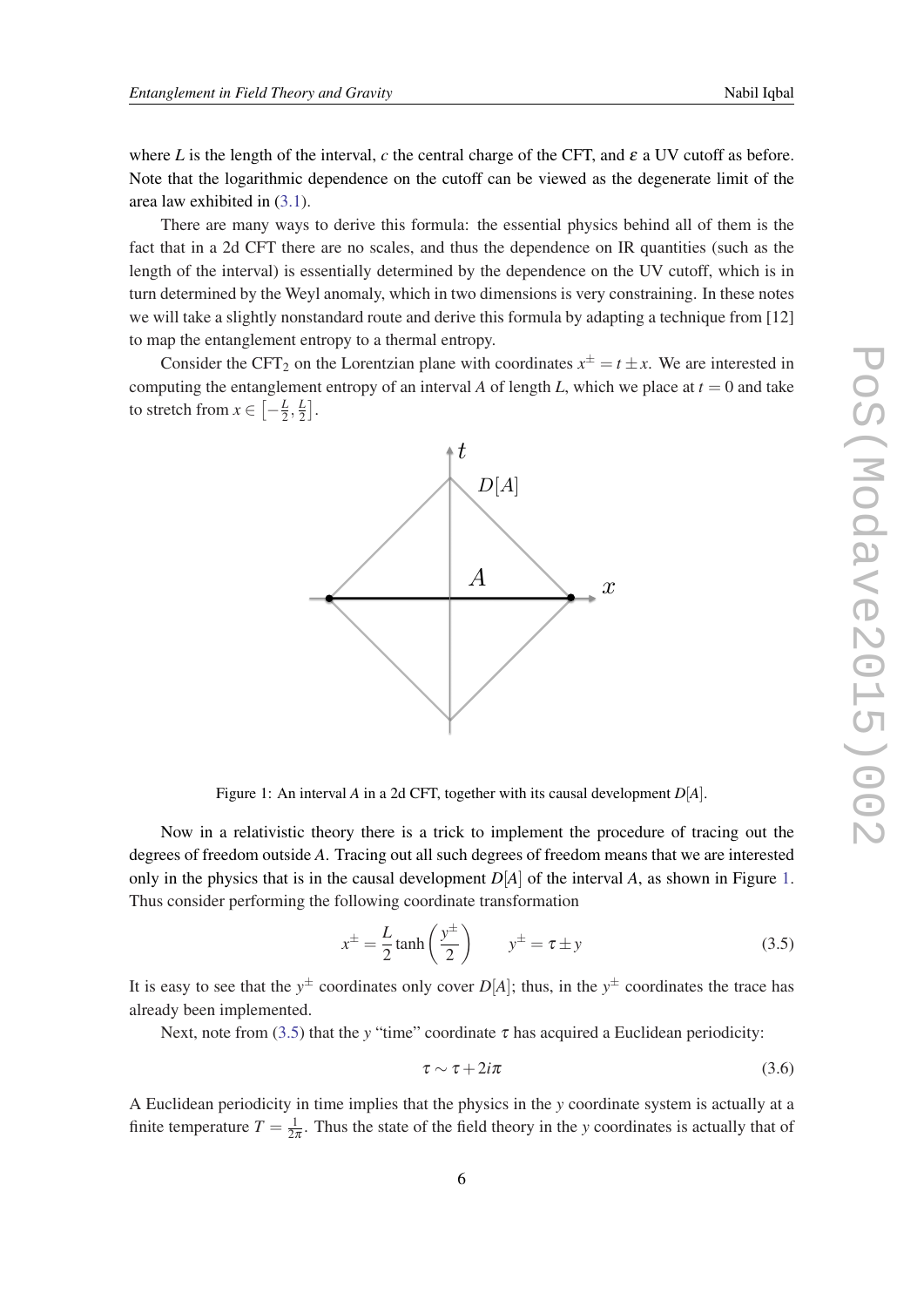<span id="page-7-0"></span>a thermal density matrix:

$$
\rho_{(y^{\pm})} = \exp(-\pi H_{\tau}) \tag{3.7}
$$

where  $H_{\tau}$  is the Hamiltonian that generates translations in the  $\tau$  coordinate.

Finally, we note that this coordinate transformation is a separate mapping of the left and rightmoving coordinates, and so is part of the symmetry group of a 2d CFT. Thus there is a unitary mapping *U* that takes all operators in the  $x^{\pm}$  coordinates to those in the  $y^{\pm}$  coordinates: in other words, the reduced density matrix  $\rho_{A,(x^{\pm})}$  in the  $x^{\pm}$  coordinates is unitarily related to the thermal density matrix (3.7)

$$
\rho_{(y^{\pm})} = U \rho_{A,(x^{\pm})} U^{\dagger} \tag{3.8}
$$

But the von Neumann entropy is invariant under unitary transformations: thus to determine the von Neumann entropy of  $\rho_{A,(x^{\pm})}$ , which is interpreted as the entanglement entropy in the  $x^{\pm}$  coordinates we need only find the von Neumann entropy of  $\rho_{(y^{\pm})}$ , which is interpreted a *thermal* entropy in the *y* <sup>±</sup> coordinates.

It turns out that in any 2d CFT the thermal entropy of a system at sufficiently high temperature compared to its spatial extent is completely determined by the *Cardy formula*  $[13]$ .<sup>1</sup> The entropy of any 2d CFT at a finite temperature *T* on a (very long) line of length  $R \gg T^{-1}$  is:

$$
S = \frac{\pi c}{3} RT \tag{3.9}
$$

where *c* is the central charge of the CFT. *T* is  $\frac{1}{2\pi}$ : but what is *R*? It is the length of the interval in the *y* coordinate at  $\tau = 0$ : but we see from ([3.5\)](#page-6-0) that even if we take  $y \to \infty$  we never actually reach the end of the interval, and thus naively *R* appears infinite.

This divergence in *R* is actually a consequence of the fact that the entanglement entropy is UV divergent: we are attempting to include correlations all the way up to the endpoint of the interval at  $x = \pm \frac{L}{2}$  $\frac{L}{2}$ . We may regulate the divergence by introducing UV cutoff  $\varepsilon$ , which in this context means that we study instead an interval that extends only from  $x \in [-\frac{L}{2} + \varepsilon, \frac{L}{2} - \varepsilon]$ . In that case we find the length in the *y* coordinate to be finite:

$$
R = 2\log\left(\frac{L}{\varepsilon}\right),\tag{3.10}
$$

and thus the final answer for the entanglement entropy is

$$
S = \frac{c}{3} \log \left(\frac{L}{\varepsilon}\right) \tag{3.11}
$$

as claimed above.

This answer may have seemed very slick. In reality we used conformal symmetry to transfer all of the difficulty to a different problem, that of determining the thermal entropy of a system in (3.9). A universal formula for the thermal entropy is very nontrivial and exists only in two dimensions, which means that such methods can only result in a general formula for the entanglement entropy in 2d CFT.

<sup>&</sup>lt;sup>1</sup>This formula is derived in many places, in particular in the notes by Blagoje Oblak in this volume. See also Appendix A of [14] for a particularly streamlined derivation in notation similar to mine.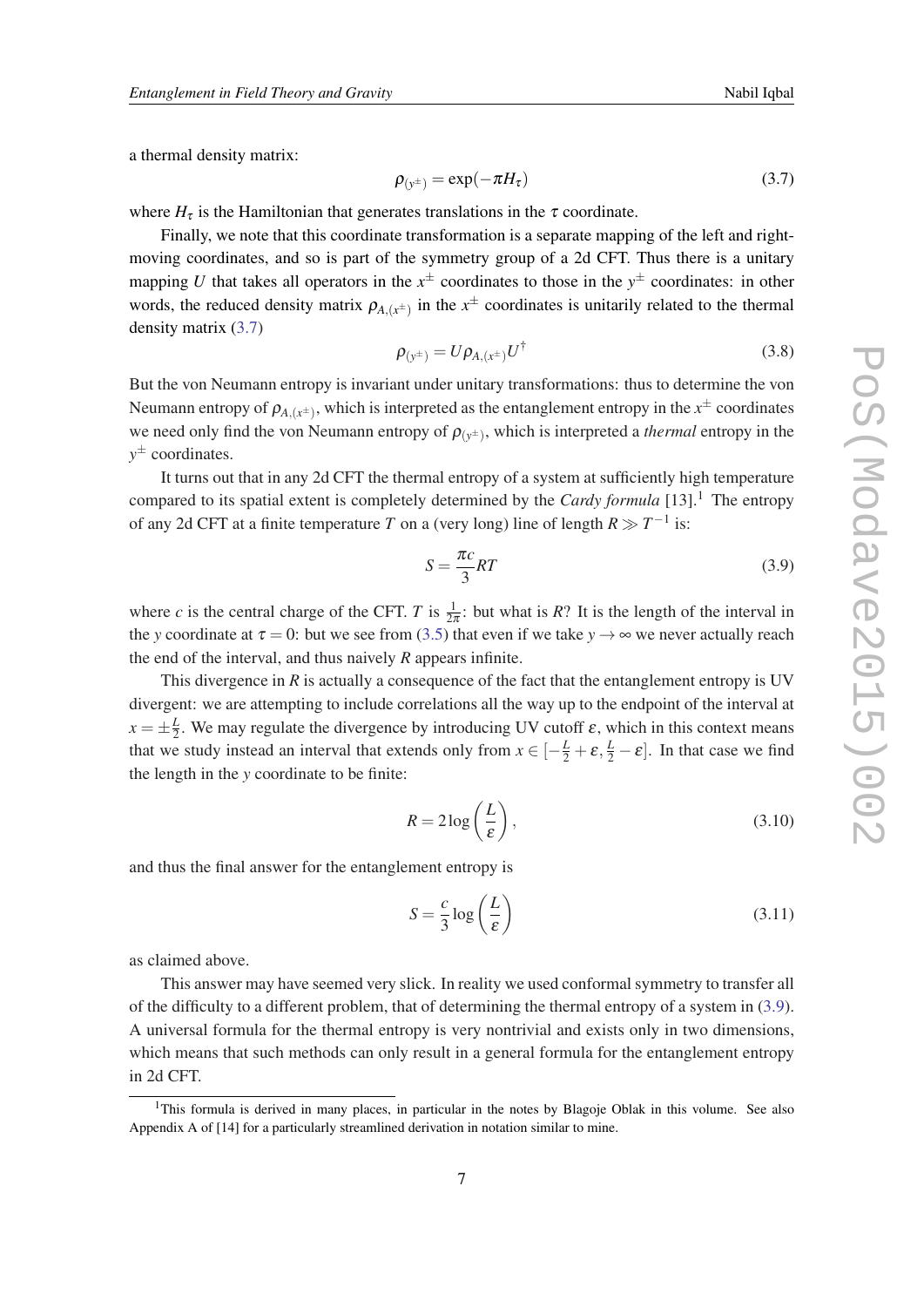<span id="page-8-0"></span>We have derived a formula for the entanglement entropy of an interval on the plane. However in 2d CFT an infinite cylinder can be conformally mapped to the plane via the exponential map  $z = e^w$ : thus a cylinder is essentially equivalent to the plane, and we can also derive a formula for the entanglement entropy on a cylinder. The details of the derivation are left to the exercises. Here we discuss only the physical interpretation of the resulting expressions.

If the compact cylinder direction is taken to be time and have periodicity  $\beta$ , then we are studying a system with a compact Euclidean time direction, which is thus at finite temperature. We find for the entanglement entropy of an interval of length *L* at a finite temperature  $\beta^{-1}$ :

$$
S(L)_{\beta} = \frac{c}{3} \log \left( \frac{\beta}{\pi \varepsilon} \sinh \left( \frac{\pi L}{\beta} \right) \right) \tag{3.12}
$$

Note that at short distances  $L \ll \beta$  we are probing scales much smaller than the thermal wavelength, and the entanglement entropy reduces to the vacuum result [\(3.11\)](#page-7-0), as it cannot tell that we are at finite temperature. On the other hand, at large distances we find

$$
S(L \gg \beta)_{\beta} \sim \frac{\pi c}{3} \frac{L}{\beta},\tag{3.13}
$$

i.e. the entanglement entropy is becoming extensive in system size: it now obeys a *volume law*. At this point the entanglement entropy is dominated by the ordinary thermal entropy arising from the fact that the system is at a finite temperature and is thus in a mixed state. Indeed the entropy density extracted from (3.13) agrees exactly with that arising from the Cardy formula ([3.9\)](#page-7-0), as it must.

If we now take the compact cylinder direction to be *space* and have length *R*, then we are studying an interval in the CFT vacuum on a *circle*. We then find the entanglement entropy to be

$$
S(L)_R = \frac{c}{3} \log \left( \frac{R}{\pi \varepsilon} \sin \left( \frac{\pi L}{R} \right) \right) \tag{3.14}
$$

Again, the short-distance result agrees with that of the vacuum, but at longer distances we see that  $S(L) = S(R - L)$ , as expected from [\(2.9\)](#page-4-0).

#### 3.3 An application: c-theorems

We would now like to turn to an application of entanglement entropy techniques: we will prove a *c-theorem* using the techniques above. This will also require us to understand some interesting properties of the entanglement entropy in a relativistic field theory.

A 2d CFT is characterized by a number, the central charge  $c$ , which can be heuristically understood as a measure of the number of degrees of freedom. Now consider deforming a CFT with central charge  $c_{UV}$  by some relevant operator with some characteristic energy scale  $m$  – what happens in the infrared? We might expect that in general we will gap out some degrees of freedom, and we will always have *less* degrees of freedom in the infrared – i.e. if we flow to a new infrared CFT with a central charge  $c_{IR}$ , we will have  $c_{UV} \geq c_{IR}$ . A simple example is a free scalar with mass *m* in two dimensions, where in the UV we may ignore the mass, leading to  $c_{UV} = 1$  and in the IR we do not have enough energy to excite the scalar at all, so  $c_{IR} = 0$ .

The fact that  $c_{UV} \geq c_{IR}$  in full generality was proven by Zamolodchikov in 1986 using properties of the correlation functions of the stress tensor [15]. In this section we will follow instead the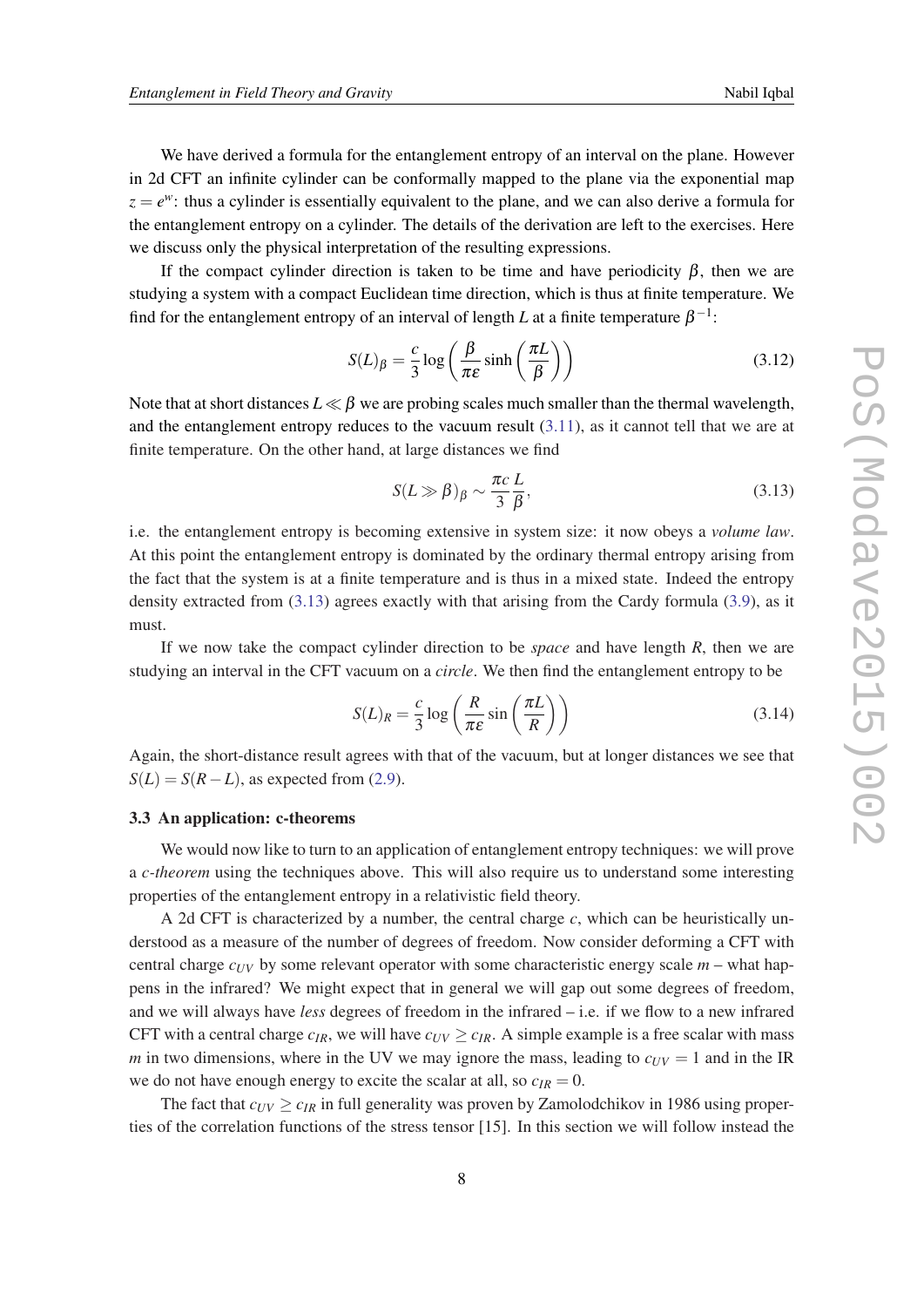<span id="page-9-0"></span>beautiful papers [16, 17] and present an alternative proof that uses properties of the entanglement entropy.

First, consider an RG flow from one CFT to another, deformed by a relevant operator with associated energy scale *m*. Consider the entanglement entropy of an interval of length *L*. Depending on the relative size of *L* versus  $m^{-1}$ , we expect the entanglement entropy to be given by [\(3.4](#page-5-0)) with the appropriate central charge, i.e.

$$
S(L \ll m^{-1}) \sim \frac{c_{UV}}{3} \log\left(\frac{L}{a}\right) \qquad S(L \gg m^{-1}) \sim \frac{c_{IR}}{3} \log\left(\frac{L}{a'}\right),\tag{3.15}
$$

where the behavior of  $S(L \sim m)$  in the intermediate region depend on the details of the RG flow. In other words, we may define a *c*-function as a function of *L* by:

$$
c(L) = 3 \frac{d}{d \log L} S(L),
$$
\n(3.16)

which effectively measures, via the entanglement entropy, the number of degrees of freedom $2$  that are active at the scale *L*. It is clear that  $c(L)$  smoothly interpolates from  $c_{UV}$  to  $c_{IR}$ . Our task now is to prove that

$$
\frac{dc(L)}{dL} \le 0\tag{3.17}
$$

This can be established via the strong subadditivity of the entanglement entropy [\(2.11](#page-4-0)). First we note that for three geometric regions *A*, *B*, and *C*, the SSA relation can be written:

$$
S(A) + S(B) \ge S(A \cap B) + S(A \cup B)
$$
\n
$$
(3.18)
$$

Let us first see how far we can get with this alone. Consider arranging three intervals as shown in



Figure 2: Two intervals *A* and *B* arranged to overlap symmetrically. Note that the length of  $A \cap B$  is  $L_2$  and that of *A* ∪*B* is *L*<sub>1</sub>, and the lengths of *A* and *B* individually are  $\frac{1}{2}(L_1 + L_2)$ .

Figure 2: the lengths of *A* and *B* are both  $\frac{L_1 + L_2}{2}$ , the length of *A*∪*B* is *L*<sub>1</sub> and the length of *A*∩*B* is *L*2. Thus we immediately find the geometric relation:

$$
S\left(\frac{L_1 + L_2}{2}\right) \ge \frac{1}{2} \left( S(L_1) + S(L_2) \right) \tag{3.19}
$$

for all possible choices of *L*1, *L*2: in other words, we have just established that *S*(*L*) is a *concave down* function as a function of *L*:

$$
\frac{d^2}{dL^2}S \le 0\tag{3.20}
$$

<sup>&</sup>lt;sup>2</sup>This idea has been generalized to higher dimensions in [18].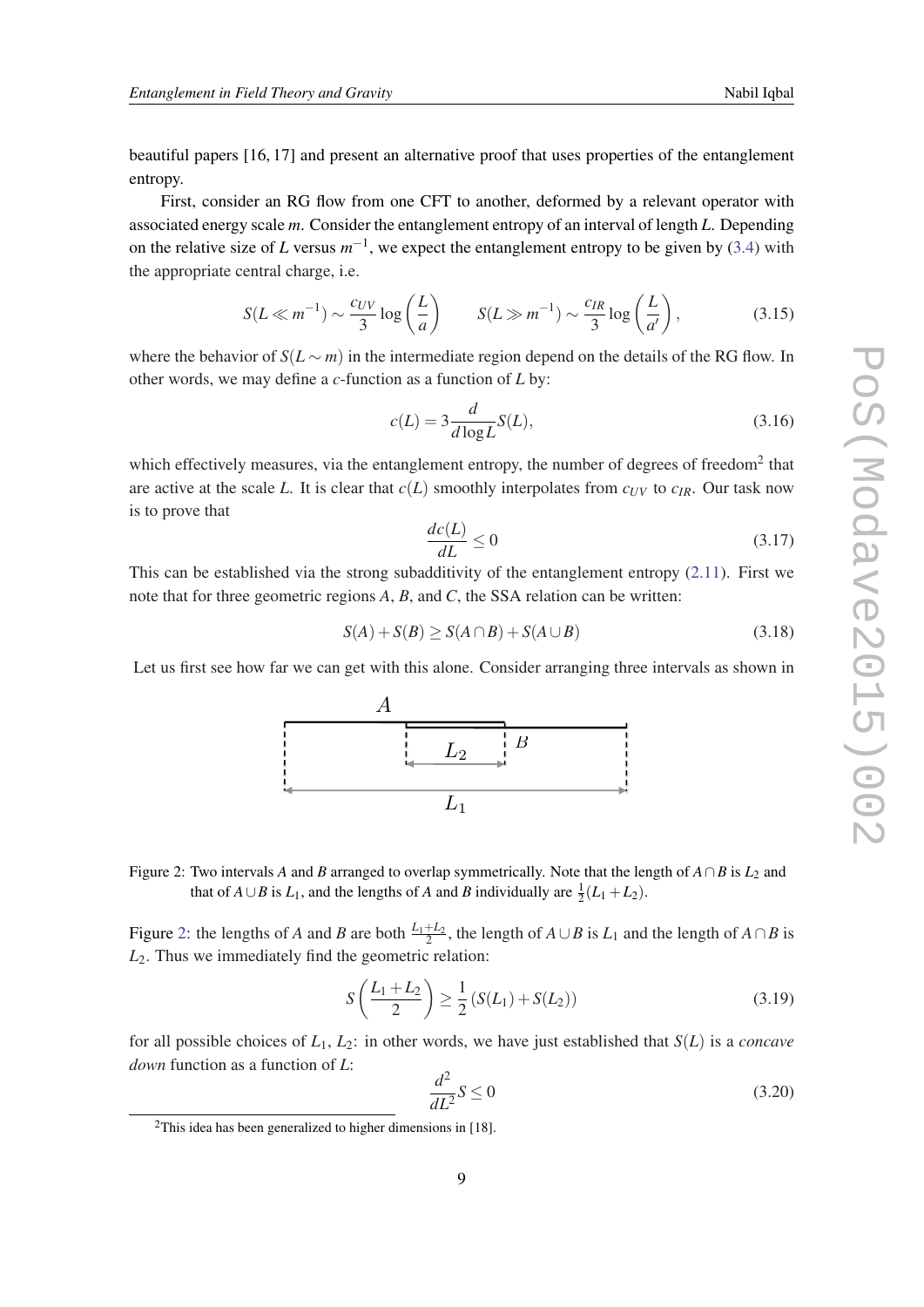This is a useful relation that holds for any translationally invariant system: however, it is not yet strong enough to imply  $(3.17)$  $(3.17)$ : as  $c(L)$  is a logarithmic derivative of  $S(L)$ , we require it to be concave down as a function not of *L* but of log*L*.



Figure 3: An interval and its causal development: note that the two Cauchy slices  $\Sigma$  and  $\Sigma'$  have are related by a diffeomorphism  $\xi$  and thus have the same information (and entanglement entropy) in a Lorentz-invariant theory.

Luckily, we have another symmetry at our disposal: Lorentz invariance. In a Lorentz-invariant theory the entanglement entropy of an interval *A* should not really be thought of as a function of the interval *A*, but rather of its causal diamond *D*[*A*], as is familiar from Figure 3, as any Cauchy slice on the same interval can be related by a unitary transformation implementing a diffeomorphism, and so has the same information. This actually has practical consequences. Let us consider arranging two intervals *A* and *B* as before, but now on two different time slices as in Figure [4.](#page-11-0) The geoometry is arranged so that the proper lengths of interval *A* and *B* are both  $\sqrt{L_1L_2}$ .

Now consider the entanglement entropy of  $S(A \cup B)$ . The causal diamond of  $A \cup B$  is equivalent to the causal diamond of the interval extending from  $a_1$  to  $b_1$ , which has proper length  $L_1$ . Thus we have  $S(A \cup B) = S(L_1)$ , and similarly,  $S(A \cap B) = S(L_2)$ . The SSA relation [\(3.18](#page-9-0)) now becomes

$$
S(\sqrt{L_1 L_2}) \ge \frac{1}{2} \left( S(L_1) + S(L_2) \right) \tag{3.21}
$$

This is a stronger relation than [\(3.19](#page-9-0)), as it implies that  $S(L)$  is a concave down function as a function of log*L*:

$$
\frac{d^2}{d(\log L)^2} S \le 0,\tag{3.22}
$$

which is equivalent to the monotonicity relation  $(3.17)$  $(3.17)$  that we set out to prove. In other words, we have used entanglement entropy to prove the *c*-theorem from very fundamental principles: the structure of quantum mechanics (used in proving SSA) and Lorentz invariance.

What of higher dimensions? In  $2 + 1$  dimensions we have the so-called *F*-theorem [19–21], where *F* is a number defined to be the partition function of an  $S^3$ :

$$
F = -\log Z(S^3) \tag{3.23}
$$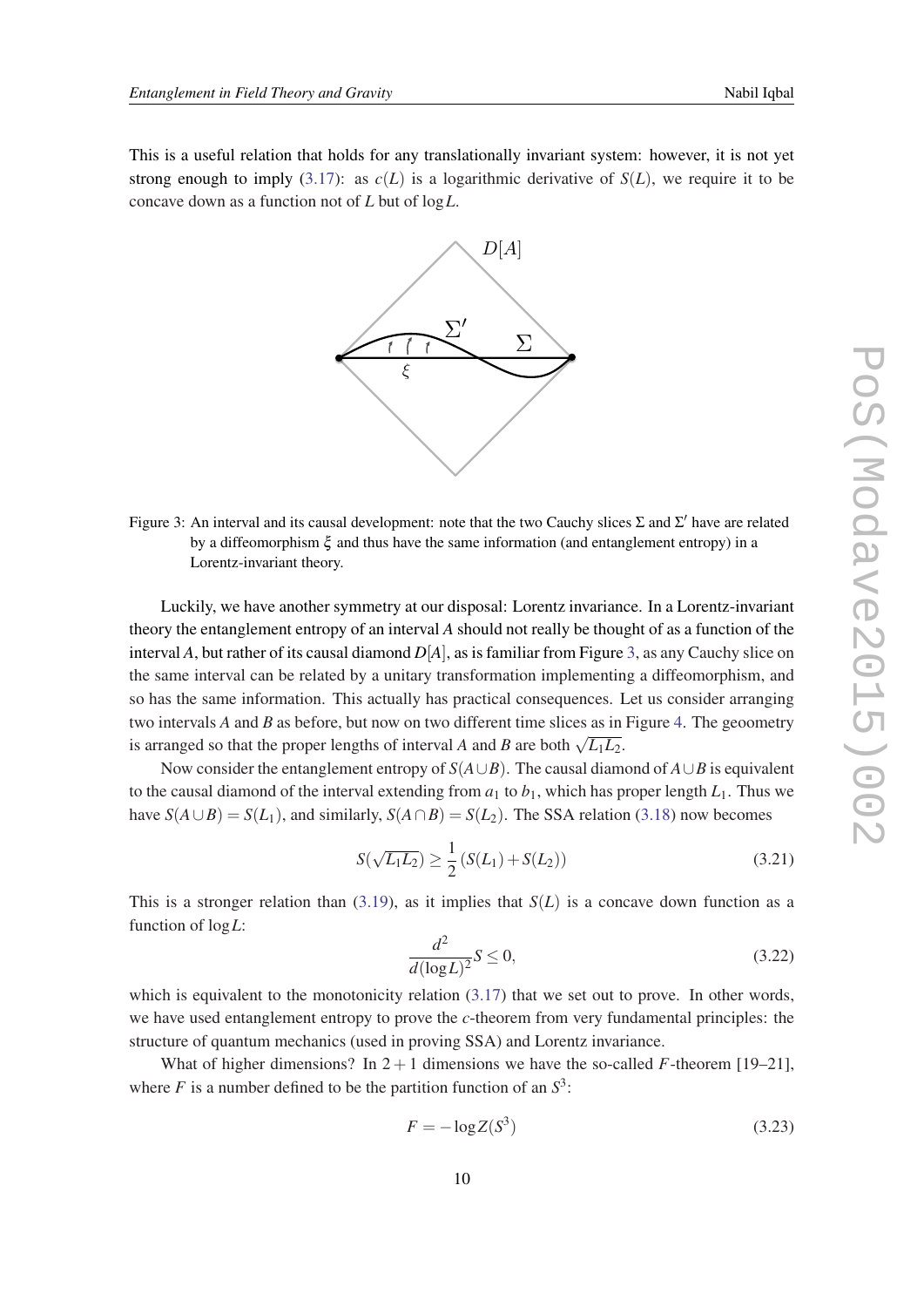<span id="page-11-0"></span>

Figure 4: Two intervals *A* and *B*, now boosted relative to one another. The proper lengths of *A* and *B* both are  $\sqrt{L_1 L_2}$ .

Considerable evidence led to the conjecture that *F* should decrease under *RG*, but an analog of Zamolodchikov's proof remained elusive.

Interestingly, however, *F* can be related to the constant term in the entanglement entropy of a circular disc on the vacuum on  $\mathbb{R}^3$  ([3.2](#page-5-0)). A higher-dimensional generalization of the arguments used above – resting on SSA and Lorentz-invariance – can now be used to show that *F* decreases as we move to the infrared, establishing the *F*-theorem [22, 23]. At the moment this is the only proof of the *F*-theorem, demonstrating the power of entanglement-based techniques.

Going up one dimension higher, there are two central charges (called *a* and *c*) that characterize a (3+1)-d CFT. It was recently shown by Komargodski and Schwimmer that there is an *a*-theorem, in that the central charge conventionally called *a* also decreases monotonically under RG [24]. The proof uses general properties of conformal invariance and effective field theory. *a* also appears in the entanglement entropy in  $3 + 1$  dimensions (see [\(3.3](#page-5-0))), but at the moment there is no entanglement-based proof of the *a*-theorem.

## 3.4 Replica trick

Before moving on to the manifestation of entanglement entropy in gravity, we present a a framework to compute entanglement entropies from a path integral. This is done by the *replica trick*. We will first illustrate it in the simplest possible example.

Consider for concreteness the quantum field theory of a free scalar field in  $1+1$  dimensions, defined through a Euclidean action  $S[\phi(x)]$ . The details of this Lagrangian will not be important at all. We will first develop a framework to understand the reduced density matrix of a spatial region (in this case an interval) *A* from path integrals involving the Euclidean action.

We first consider a simpler problem. In quantum mechanics where the dynamical degree of freedom is typically a particle position x, we are used to the idea that for every state  $|\psi\rangle$  there is a wave-function defined as  $\psi(x) = \langle x | \psi \rangle$ . In quantum field theory the dynamical degrees of freedom are instead space-dependent fields  $\phi(x)$ : thus for every state  $|\psi\rangle$  in the quantum field theory we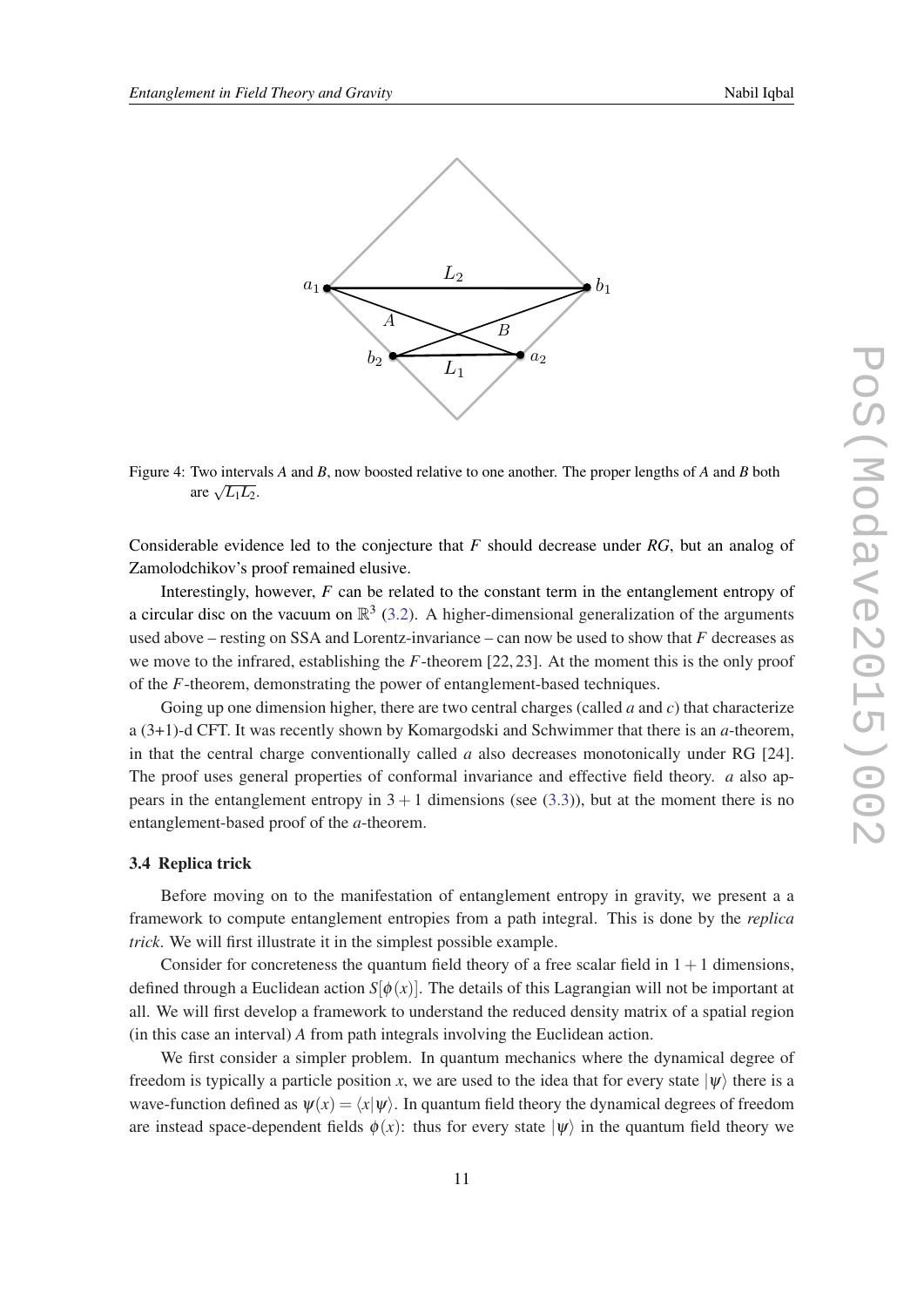have a wave-function*al*

$$
\Psi[\phi(\vec{x})] = \langle \phi(\vec{x}) | \psi \rangle \tag{3.24}
$$

This wave-functional is a map from the space of fields  $\phi(\vec{x})$  to the complex numbers. In quantum field theory this is a somewhat more cumbersome and consequently less familiar object than in quantum mechanics, but it will be useful for our purposes.

Let us now consider the vacuum of our quantum field theory. How do we construct the groundstate wave-functional  $\Psi_0[\phi(\vec{x})]$ ? This can be done by performing the following path integral:

$$
\Psi_0[\bar{\phi}(\vec{x})] = \int [\mathscr{D}\phi]_{\phi(\tau=0,\vec{x})=\bar{\phi}(\vec{x})} \exp(-S[\phi]_{\tau<0})
$$
\n(3.25)

In other words, to determine the value wave-functional evaluated at a particular field configuration  $\bar{\phi}(\vec{x})$ , we should perform the Euclidean path integral over half of the Euclidean plane (i.e. that with  $\tau < 0$ ), with the boundary condition that at  $\tau = 0$  the dynamical field  $\phi(\tau = 0,\vec{x}) = \bar{\phi}(\vec{x})$ . The integration over all negative Euclidean times has the effect of suppressing all states that are not the vacuum, and thus the only state that ultimately contributes is the Euclidean vacuum in the quantum field theory.

We turn now to the reduced density matrix  $\rho_A$  for a spatial region *A* in the vacuum. In the wave-functional picture this is a map from the space of *two* fields (one for each index of the matrix) to the complex numbers. From its formal definition in terms of the trace, it is:

$$
\rho_A(\phi_1(\vec{x}_A); \phi_2(\vec{x}_A)) = \int [\mathscr{D}\phi(\vec{x}_{\overline{A}})] \Psi_0[\phi_1(\vec{x}_A); \phi(\vec{x}_{\overline{A}})] \Psi_0^*[\phi_2(\vec{x}_A); \phi(\vec{x}_{\overline{A}})] \tag{3.26}
$$

where we have introduced some notation:  $\vec{x}_A$  means that  $\vec{x} \in A$ , the two arguments in  $\Psi_0[\phi_1(\vec{x}_A);\phi(\vec{x}_{\overline{A}})]$ simply indicate that the wave-functional depends on fields both inside and outside *A*, and the path integral above is over all fields localized in  $\overline{A}$ , thus implementing the trace over all degrees of freedom outside *A*.

Now by using (3.25) to evaluate each wavefunctional factor in (3.26), we see that there is actually an elegant functional integral representation for the reduced density matrix. The path integration over all points outside *A* sews together the two path integrals (one from each wavefunctional factor) to result in

$$
\rho(\phi_1(\vec{x}_A); \phi_2(\vec{x}_A)) = \int [\mathscr{D}\phi]_{(\phi_1, \phi_2)} \exp(-S[\phi])
$$
\n(3.27)

where now we integrate over the entire Euclidean plane but with a cut made along the interval *A*, with the following boundary conditions along the cut:

$$
\phi(\tau = 0^+, \vec{x}_A) = \phi_1(\vec{x}_A) \qquad \phi(\tau = 0^-, \vec{x}_A) = \phi_2(\vec{x}_A)
$$
\n(3.28)

Finally, from here we may evaluate the Renyi entropy [\(2.7\)](#page-3-0):

$$
S_n = -\frac{1}{n-1}\log \text{Tr}(\rho^n) \tag{3.29}
$$

Now the *n*-fold product of  $\rho^n$  takes the form in terms of functional integrals:

$$
\operatorname{Tr}(\rho^n) \sim \int [\mathscr{D}\phi_{1,2\cdots n}(\vec{x}_A)] \rho(\phi_1(x_A); \phi_2(x_A)) \rho(\phi_2(x_A); \phi_3(x_A) \cdots \rho(\phi_n(x_A); \phi_1(x_A)) \tag{3.30}
$$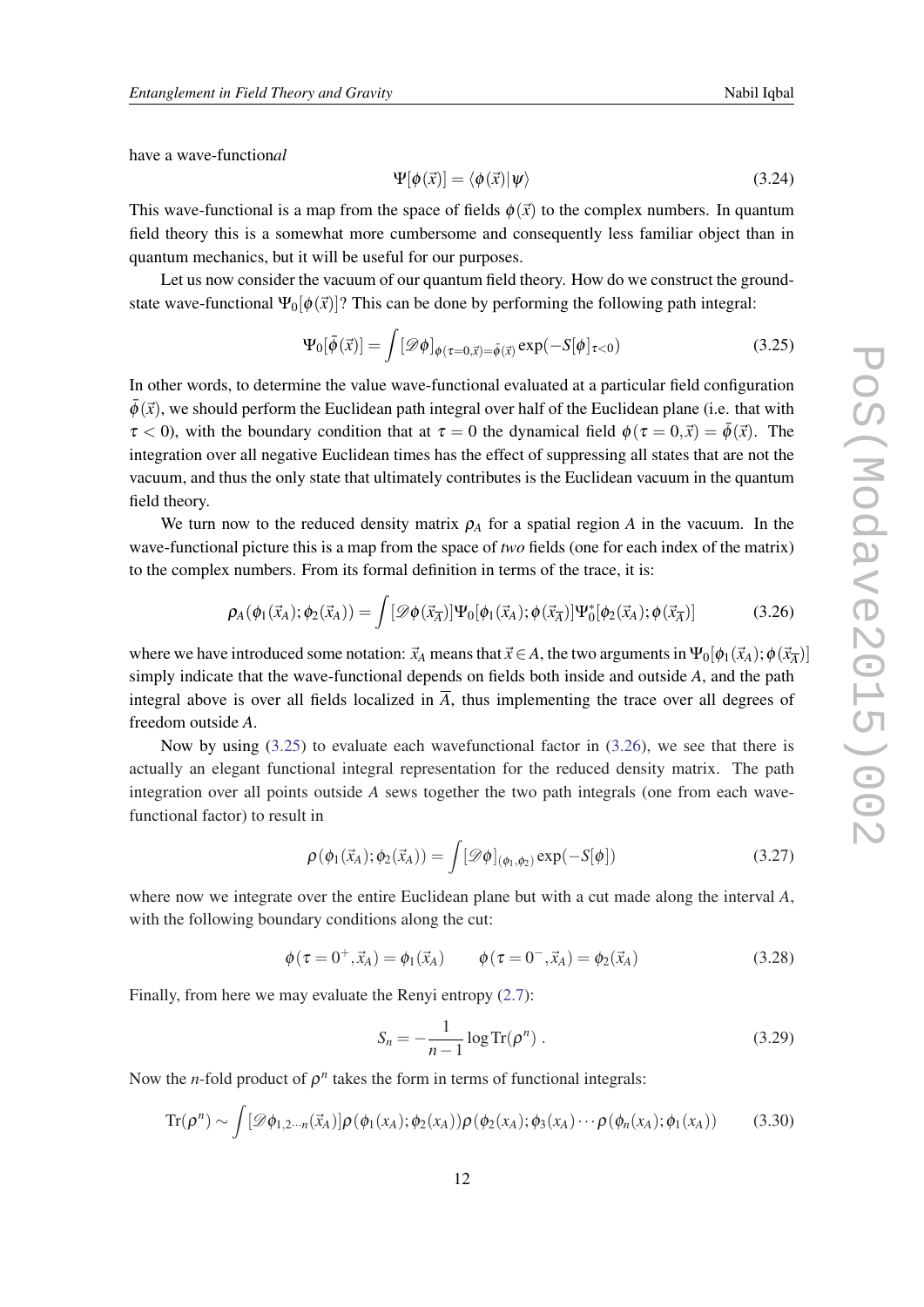<span id="page-13-0"></span>This has the effect of gluing together *n* different copies of the original manifold (i.e. the "replicas") along the cut *A*; thus all we need to do to compute the Renyi entropy is evaluate the partition function on a complicated manifold that we will call  $\mathcal{M}_n$ , as shown in Figure 5. Now, *if* we can do this analytically as a function of *n*, then we can analytically continue  $n \rightarrow 1$  to obtain the entanglement entropy:

$$
S_A = \lim_{n \to 1} S_n = -\lim_{n \to 1} \frac{1}{n-1} \log Z[\mathcal{M}_n]
$$
 (3.31)

This may seem like a somewhat suspicious set of manipulations: the difficulty in justifying the analytic continuation earns this procedure the disreputable name replica *trick* rather than (for example) replica *method*. Nevertheless, as far as this author is aware, whenever this procedure can be implemented in an entanglement context it gives trustworthy results. It should also be clear that the restriction to a single scalar field was only for notational convenience, and the final result (3.31) applies in full generality.



Figure 5: Schematic view of manifold  $\mathcal{M}_n$  for  $n = 3$ . Color coding indicates how the edges of consecutive sheets of the manifold are glued together.

#### **Exercises**

- 1. Find the analog of [\(3.5\)](#page-6-0) for the case of (1): an interval in a 2d CFT at finite temperature  $\beta^{-1}$ but on an infinite spatial line, and (2): an interval in the vacuum of a 2d CFT compactified on a circle of circumference  $2\pi$ . Use it to derive ([3.12\)](#page-8-0) and [\(3.14\)](#page-8-0).
- 2. Find the analog of [\(3.5\)](#page-6-0) for a sphere in the vacuum of a a  $CFT<sub>d</sub>$  with  $d > 2$ . Why can we not use the formula we find to derive a general formula for the entanglement entropy of a sphere in  $CFT<sub>d</sub>$ ?

## 4. Entanglement entropy in gravity

Having given a whirlwind tour of some results in entanglement entropy in field theory that this particular author feels are particularly interesting, we now move to a new topic: entanglement entropy in holography.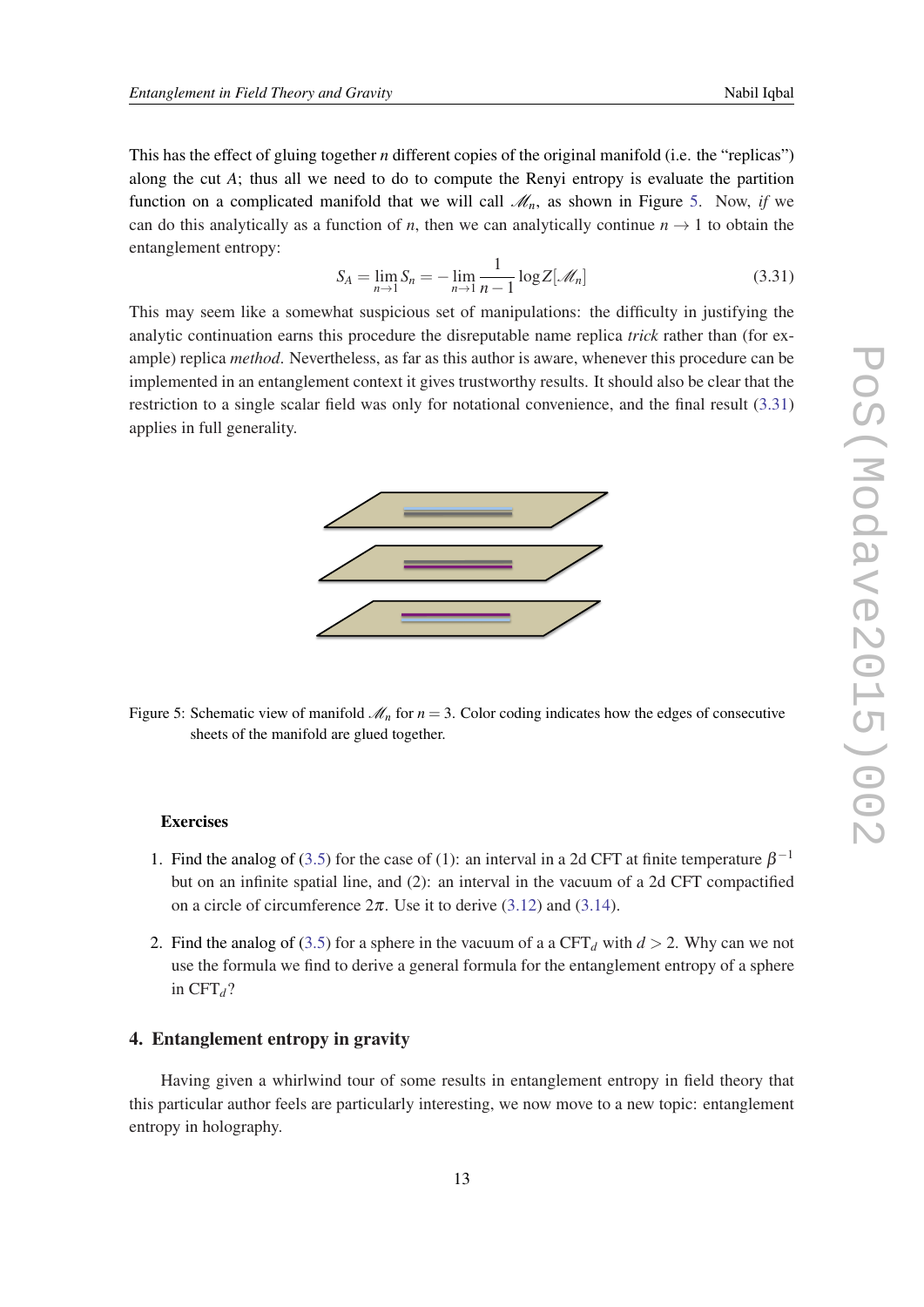<span id="page-14-0"></span>Holographic duality is the surprising fact that certain quantum field theories are precisely equivalent to certain theories of quantum gravity that live in one higher dimension [25]. This is both conceptually profound and practically useful: it is conceptually profound because it promises to allow the somewhat amorphous set of ideas that is quantum gravity to be precisely defined in terms of much more well-understood objects, i.e. quantum field theories. It is practically useful because it is a weak/strong duality: when the quantum field theory is strongly coupled, the dual gravitational theory is weakly coupled and classical, effectively mapping strongly correlated quantum field theory problems to exercises in classical geometry.

There are many excellent reviews on AdS/CFT (see e.g. [26–29]). In what follows we will assume some basic familiarity with the subject and do not review how to do basic AdS/CFT computations.

We do briefly re-emphasize the philosophy. Essentially one considers a gravitational theory defined on an asymptotically AdS space: by performing measurements or operations at the boundary of AdS, one can compute field-theory observables. The details of course depend on what one wants to compute. For example, if we are interested in studying a field theory partition function *Z* evaluated on a  $d$ -dimensional Euclidean manifold  $M$ , then the central formula of AdS/CFT might be summarized as

$$
Z_{CFT}[\mathcal{M}_d] = Z_{\text{string}}[g_{d+1}] \to \exp(-S_{\text{gravity}}[g_{d+1}])
$$
(4.1)

where  $g_{d+1}$  is a  $d+1$ -dimensional manifold whose boundary (defined in the sense of AdS/CFT) is M<sub>d</sub>. Here Z<sub>string</sub> is a somewhat metaphysical object that is the "string theory partition function", which reduces under favorable circumstances to a gravity partition function that can sometimes be approximated by an on-shell action. Manipulations of this and similar formulas allow one to compute boundary theory correlation functions, thermodynamics, and entanglement entropy.

## 4.1 Ryu-Takayanagi: minimal areas and entanglement

In fact, it turns out that there is a beautifully simple formula due to Ryu and Takayanagi [30,31] for the entanglement entropy  $S(A)$  associated with a spatial region A in the field theory. We will prove it in the next subsection: for now, we simply state that the entanglement entropy (in a theory of Einstein gravity) is simply given by the *area of the bulk minimal surface m<sup>A</sup> that hangs down into the bulk and ends on the boundary of A*, as shown in Figure [6](#page-15-0).

$$
S_A = \frac{1}{4G_N} \text{Area}(m_A),\tag{4.2}
$$

where  $G_N$  is the effective bulk Newton's constant. In this formula it should be understood that we should always pick *m<sup>A</sup>* so that it can be continuously deformed to the boundary region *A*: this constraint is called the *homology condition* and will be important in what follows.

Note that this prescription relates two very primitive objects on the two sides of the duality: on one side, we have entanglement entropy of a spatial region, which requires only the structure of quantum mechanics and spatial locality to define; on the other, we have minimal areas, or geometry, one of the most basic concepts in any theory of gravity. The existence of this relation suggests that the entanglement structure of the dual field theory is the correct way to organize our understanding of holography. This idea has been at the heart of much recent work into "constructing spacetime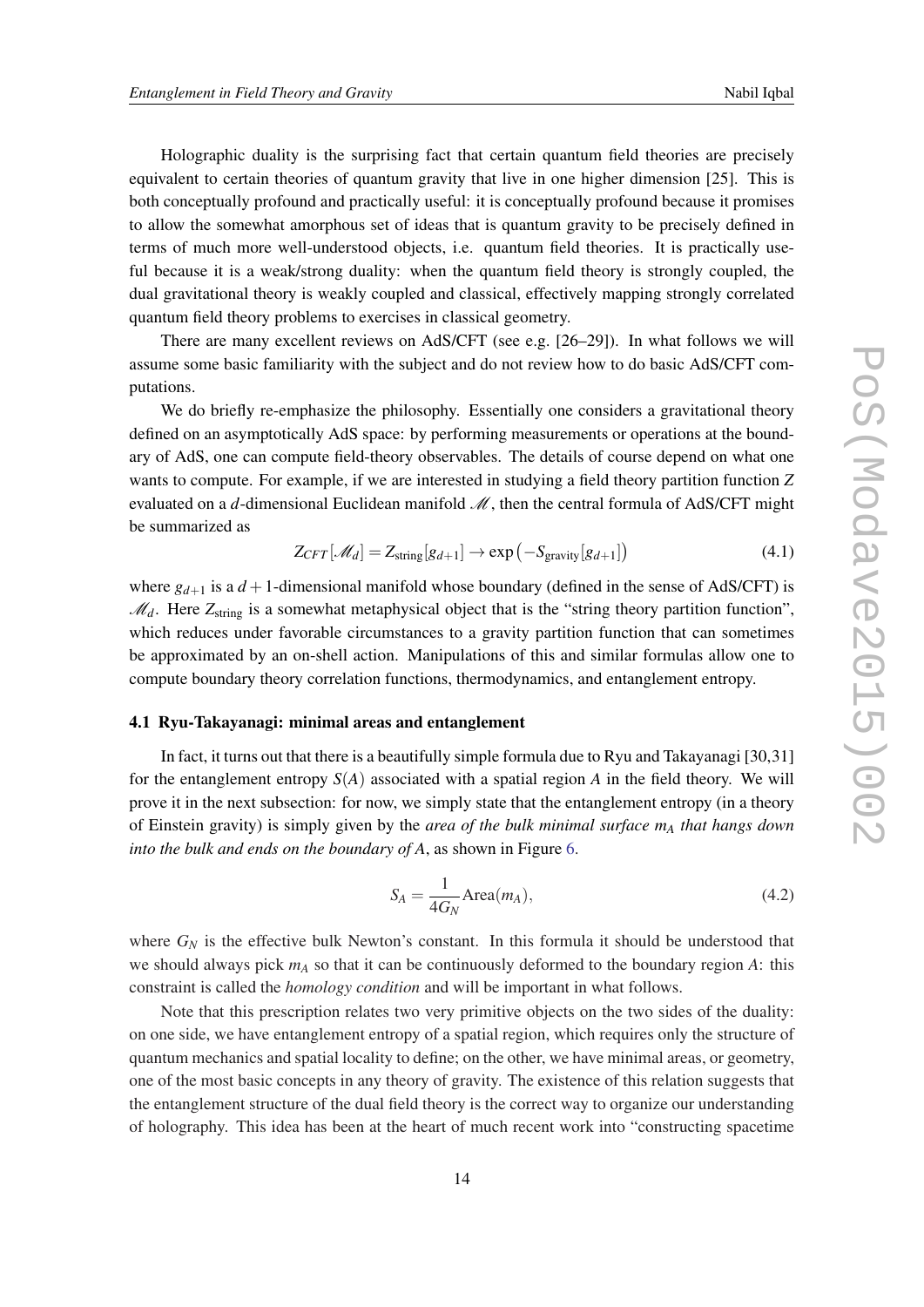<span id="page-15-0"></span>

Figure 6: The Ryu-Takayanagi prescription: a minimal surface hangs down into the bulk and measures entanglement entropy.

from entanglement". I will not attempt to give a complete list of references here, but foundational papers on this subject include [32, 33].

This formula also makes it somewhat easier to *visualize* entanglement, by relating a somewhat abstract quantum mechanical object to something as intuitive as a minimal area. We now discuss some simple examples, to illustrate how the 2d CFT results discussed in Section [3.2](#page-5-0) are geometrized in  $AdS_3/CFT_2$  holography.

In AdS<sub>3</sub> holography we have in the bulk a solution to Einstein gravity with a negative cosmological constant

$$
S = -\frac{1}{4\pi G_N} \int d^3x \sqrt{g} \left( R - \frac{2}{\ell^2} \right) \tag{4.3}
$$

where the AdS<sub>3</sub> radius  $\ell$  is related to the central charge of the dual field theory by [34]

$$
c = \frac{3\ell}{2G_N} \,. \tag{4.4}
$$

We begin by studying the dual field theory defined on the plane  $\mathbb{R}^2$ . In this case the bulk spacetime is given by  $AdS<sub>3</sub>$  in Poincaré coordinates:

$$
ds^{2} = \ell^{2} \left( r^{2} \left( -dt^{2} + dx^{2} \right) + \frac{dr^{2}}{r^{2}} \right),
$$
\n(4.5)

where the boundary is at  $r \to \infty$ . In 2 + 1 bulk dimensions, minimal "surfaces" are actually bulk geodesics: thus consider a geodesic with its endpoints separated by a distance *L* in *x* at the AdS boundary, which we take to be at some large value of  $r = r<sub>Λ</sub>$ . The computation of its proper length is a simple exercise in geometry, after which we find the entanglement entropy to be

$$
S(L) = \frac{\ell}{2G_N} \log(r_\Lambda L) = \frac{c}{3} \log\left(\frac{L}{\varepsilon}\right),\tag{4.6}
$$

where in the second equality we have used  $(4.4)$  to express the bulk AdS radius in terms of the central charge, as well as identifying the maximum value of  $r_A$  with the UV cutoff  $\varepsilon^{-1}$ . We see that the UV divergence of the entanglement entropy in field theory arises geometrically from the fact that the AdS boundary is infinitely far away from all points in the bulk. In fact, it is easy to see that even in higher dimensions, the divergence from arising from the fact that the boundary is infinitely far away will always result in an area law of the form ([3.1\)](#page-5-0).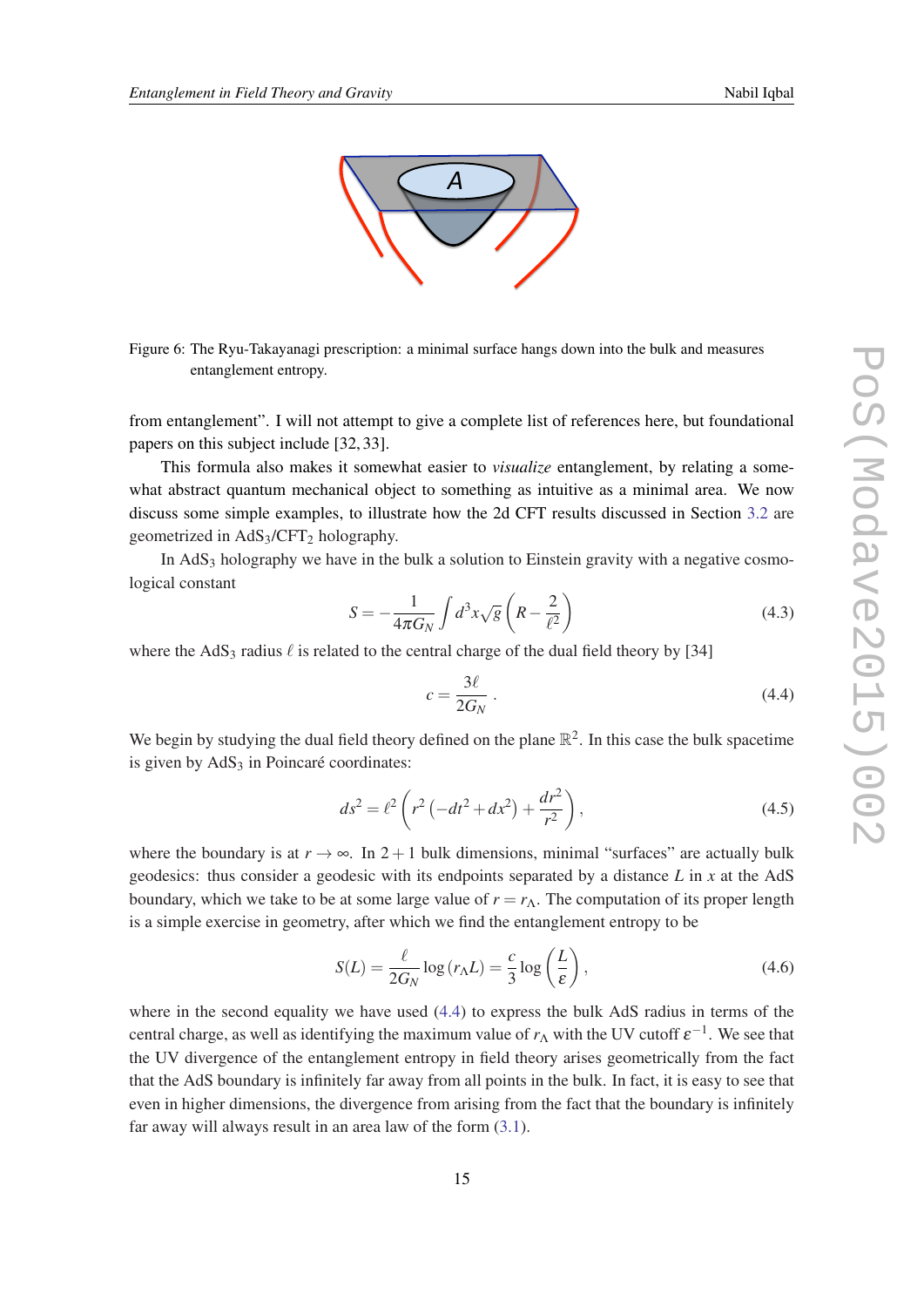<span id="page-16-0"></span>Consider now heating the field theory up to a finite temperature *T*. The finite temperature state is dual to the planar BTZ black hole, which has metric

$$
ds^{2} = \ell^{2} \left( -dt^{2} (r^{2} - r_{+}^{2}) + r^{2} dx^{2} + \frac{dr^{2}}{(r^{2} - r_{+}^{2})} \right).
$$
 (4.7)

Here  $r_{+}$  is the location of the black hole horizon, and the field theory temperature is

$$
T = \frac{r_+}{2\pi} \tag{4.8}
$$

From a straightforward computation we can verify that the minimal geodesic distance is indeed given by the expected expression ([3.12](#page-8-0)). Note that as we make the interval length longer and longer, eventually the geodesic dips deeper into the bulk, approaching the horizon at  $r = r_{+}$ . However, it never penetrates the horizon; instead it hangs just outside it, essentially measuring the proper distance along the horizon. This is simply the thermal entropy density of the black hole multiplied by *L* , via the usual Bekenstein-Hawking formula. Thus we see that the volume law of the entanglement entropy [\(3.13\)](#page-8-0) appears in a very natural way.

Finally, consider studying the dual field theory on a cylinder of circumference  $2\pi$ . The appropriate bulk spacetime is now AdS in global coordinates:

$$
ds^{2} = \ell^{2} \left( -dt^{2} (r^{2} + 1) + r^{2} dx^{2} + \frac{dr^{2}}{r^{2} + 1} \right),
$$
\n(4.9)

and the geodesic distance is again given by  $(3.14)$  $(3.14)$ . Note from Figure 7 that the assertion that  $S_A = S_{\overline{A}}$  takes on a simple geometric form: if there is no *obstruction* in the interior of the spacetime, then in computing the entanglement entropy of *A* or of  $\overline{A}$ , we are computing the length of the same minimal area (i.e.  $m_A = m_{\overline{A}}$ ).



Figure 7: The minimal geodesic used to compute the entanglement entropy of an interval *A*, *and* its complement *A*. Note that  $m_A = m_{\overline{A}}$ .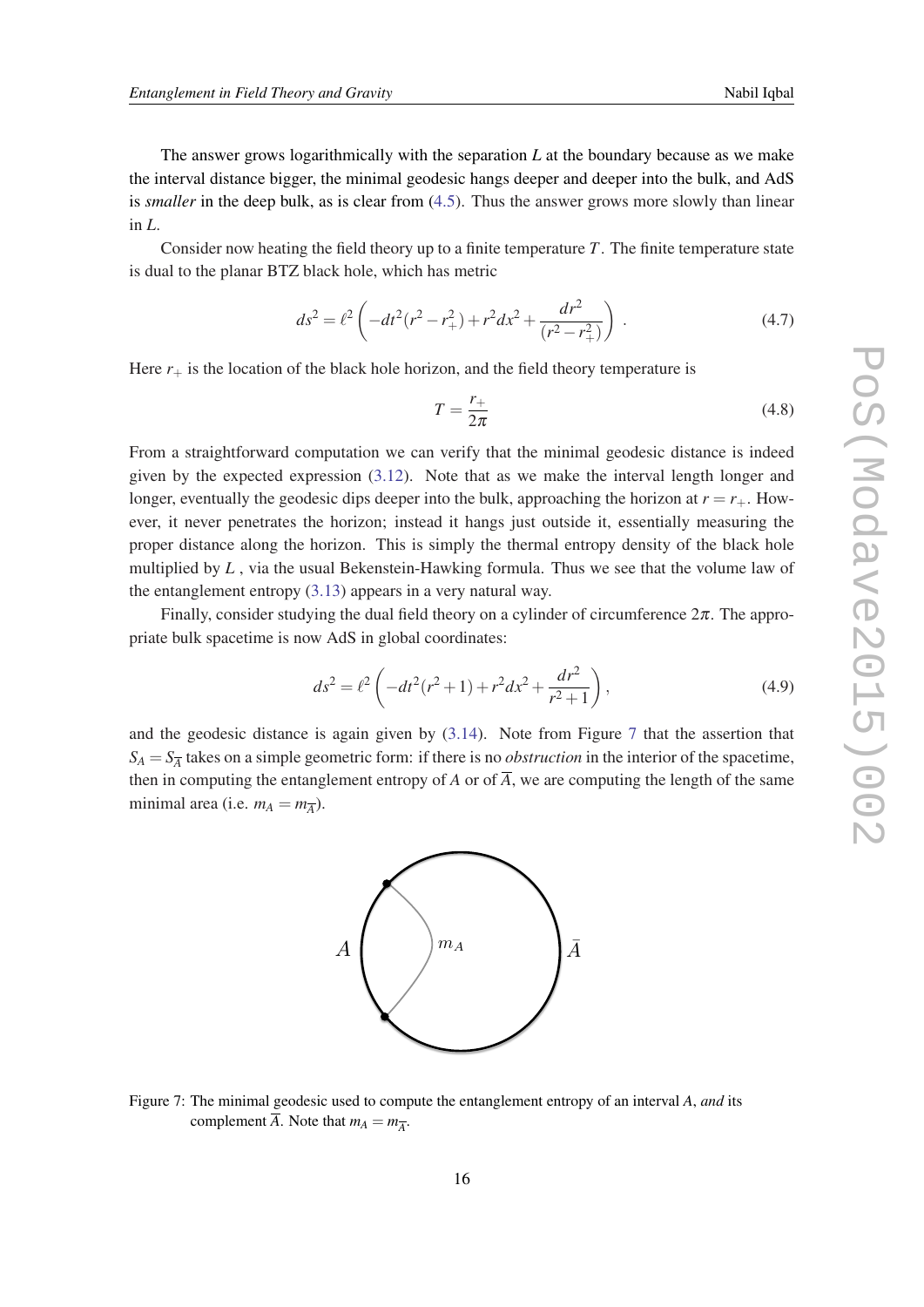What if there is an obstruction, e.g. a black hole in the interior? Now the homology condition plays a role: we see from Figure 8 that the bulk minimal surfaces  $m_A$  and  $m_{\overline{A}}$  corresponding to *A* and to  $\overline{A}$  are different, as we cannot deform the minimal surface through the black hole horizon. Thus now generically  $S_A \neq S_{\overline{A}}$ . This makes sense, as the state dual to the black hole is the thermal density matrix, which is a *mixed* state.



Figure 8: Minimal geodesics used to compute the entanglement entropy of an interval *A*, and its complement  $\overline{A}$  in the presence of a black hole. Note  $m_A \neq m_{\overline{A}}$ .

Let us turn now to the strong sub-additivity condition, written in the geometric form  $(3.18)$  $(3.18)$ :

$$
S(A) + S(B) \ge S(A \cap B) + S(A \cup B)
$$
\n
$$
(4.10)
$$

As mentioned earlier, the proof of this inequality for a general quantum mechanical system is fairly intricate. However, in a holographic theory it is almost an embarrassingly simple argument [35]. We present the pictorial proof in Figure 9.



Figure 9: Pictorial proof of strong sub-additivity. Solid grey lines represent  $S(A) + S(B)$ . Dashed grey lines represent  $S(A \cup B) + S(A \cap B)$ . Now continuously deform the dashed lines into the solid ones, thus making them touch at a single point and creating a kink there without breaking the lines. The length of the deformed dashed lines is now equal to that of the solid lines; but as the *original* dashed grey lines were minimal, this procedure will necessarily increase their length. We conclude that  $S(A) + S(B) \ge S(A \cup B) + S(A \cap B)$ .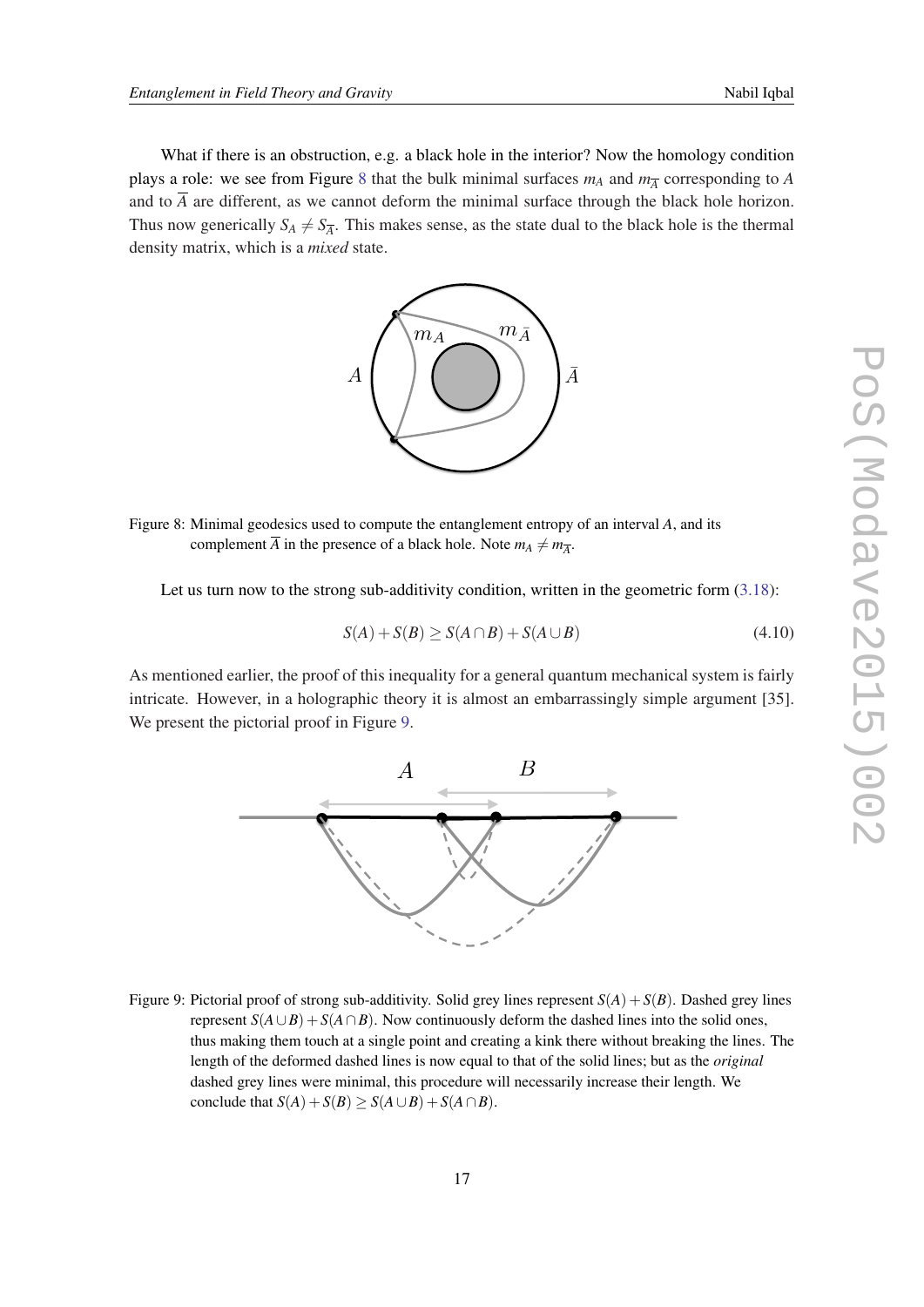#### <span id="page-18-0"></span>4.2 Sketch of proof using replica trick

In this section we present a proof of the Ryu-Takayanagi prescription, following [36]. At the moment the prescription can be proven only for a certain set of states – those that can be obtained from a Euclidean path integral. Importantly, this excludes all time-dependent states, which are different in important ways that will be discussed later on.

We first discuss the basic idea. Recall from Section [3.4](#page-11-0) that the replica trick allows us to express the entanglement entropy of a region in field theory in terms of a partition function evaluated on an *n*-sheeted *d*-manifold  $\mathcal{M}_n$ , ([3.31\)](#page-13-0)

$$
S_A = \lim_{n \to 1} S_n = -\lim_{n \to 1} \frac{1}{n-1} \left( \log Z[\mathcal{M}_n] - n \log Z[\mathcal{M}_1] \right)
$$
(4.11)

where we have included an extra term to account for the possibility that  $Z[\mathcal{M}_1]$  (i.e. the original partition function<sup>3</sup>) has not been normalized to 1. Now to compute  $Z[\mathcal{M}_n]$  from AdS/CFT, we need to find a  $d+1$ -dimensional bulk geometry  $g_{(n)}$  that is a solution to Einstein's equations and asymptotes at the AdS boundary to the  $d$ -manifold  $\mathcal{M}_n$ . Via the AdS/CFT correspondence we then have

$$
Z[\mathcal{M}_n] = \exp(-S[g_{(n)}])\,,\tag{4.12}
$$

with  $S[g_{(n)}]$  the Einstein-Hilbert action, evaluated here on the bulk geometry. If we can find this action for all *n* we can then analytically continue to  $n = 1$  to determine the entanglement entropy.

Given that  $\mathcal{M}_n$  is very complicated, implementing this procedure for all *n* may seem impossibly complicated – remarkably, however, it can be explicitly performed in some cases, including AdS<sub>3</sub>/CFT<sub>2</sub> [37, 38] and spheres in the vacuum of a CFT<sub>d</sub> for any *d* [39]. We will take a different route here: we will instead analytically continue  $n \rightarrow 1$  directly in the bulk and attempting to physically interpret the resulting geometry. It was argued in [36] that in the  $n \to 1$  limit the essential data needed to characterize this bulk geometry is really simply that of a minimal surface *m<sup>A</sup>* that probes the original  $n = 1$  geometry.

To understand this, we follow [40] in a slight reformulation of the original argument. Consider first the bulk geometry  $g_{(n)}$  for integer *n*. This geometry is regular in the interior. It also admits a natural  $\mathbb{Z}_n$  action: this  $\mathbb{Z}_n$  cyclically permutes the *n* sheets of  $\mathcal{M}_n$  at the boundary, and can be extended naturally into the bulk. Importantly, the  $\mathbb{Z}_n$  has fixed points: at the boundary the fixed points of this action are the entangling surface ∂*A*, and this locus of fixed points will be extended into the bulk to constitute a codimension 2 surface that we call *mA*.

Consider now the *orbifold* geometry  $\hat{g}_{(n)} \equiv g_n/\mathbb{Z}_n$ , formed by identifying points that are related by the  $\mathbb{Z}_n$  action. As  $g_{(n)}$  *was* regular in the interior, its orbifold will be singular at the fixed points of the  $\mathbb{Z}_n$  action, i.e. on the surface  $m_A$ , where it will have a conical deficit of angle  $2\pi \left(1 - \frac{1}{n}\right)$ .

Assuming the replica symmetry is unbroken, the action of  $g_{(n)}$  will be

$$
S[g_{(n)}] = nS[\hat{g}_{(n)}].
$$
\n(4.13)

Thus we can reformulate (4.11) in the holographic context as

$$
S_A = \lim_{n \to 1} \frac{n}{n-1} \left( S[\hat{g}_{(n)}] - S[g_{(1)}] \right) \tag{4.14}
$$

 $3$ In other words, we are allowing for the possibility that the original density matrix  $\rho_A$  is not correctly normalized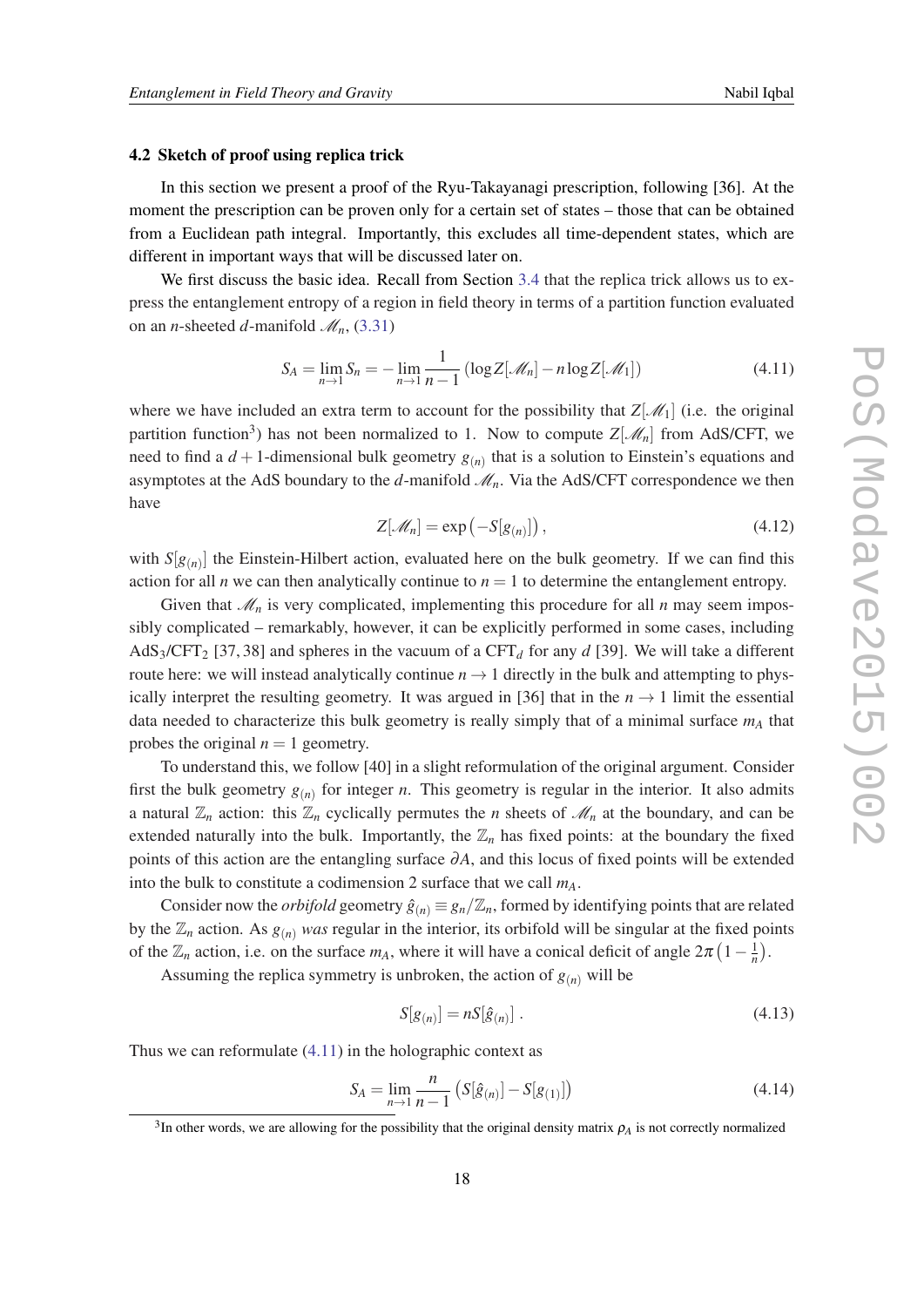<span id="page-19-0"></span>So far everything is well-defined, as *n* is still integer.

We now take the bold step of analytically continuing  $n \to 1$  in the above formula and keeping track only of the information to first order in  $n-1$ . We assume that in this treacherous domain we may still *define g*(*n*) as a geometry containing a codimension-2 surface *mA*, along which we have a conical deficit of angle  $2\pi \left(1 - \frac{1}{n}\right) \approx 2\pi \varepsilon$  with  $\varepsilon = n - 1$ . We then need only evaluate:

$$
S_A = \partial_{\varepsilon} (S[\hat{g}_{(n)}]) \tag{4.15}
$$

at  $\varepsilon = 0$ , i.e. the linear part of the variation of the action with the opening angle  $\varepsilon$ .

We now note that it may seem dangerous to evaluate the action of a singular geometry  $\hat{g}_{(n)}$ : how do we treat the singularity? Should we supplement the action with boundary terms? If we want ([4.13\)](#page-18-0) to hold we should not add any further boundary terms to the action, as  $g_{(n)}$  was smooth and had no boundary terms there. Thus we should simply evaluate the original Einstein-Hilbert action on a conical geometry, integrating up to the site of the defect. For concreteness, we put down coordinates near the site of the defect as

$$
ds^{2} = \rho^{-2\varepsilon} (d\rho^{2} + \rho^{2} d\tau^{2}) + (g_{ij} + K_{aij}x^{a}) dy^{i} dy^{j} + \cdots
$$
 (4.16)

where the defect is at  $\rho = 0$ ,  $(\rho, \tau)$  and  $(x^1, x^2)$  parametrize the same two-dimensional space orthogonal to  $m_A$ , and  $y^i$  parametrize the directions along  $m_A$ , and we have ignored higher order terms in  $x^a$ . Note that the  $K_{aij}$  are precisely the extrinsic curvatures of  $m_A$ . The geometry is singular at  $\rho = 0$  unless  $\varepsilon = 0$ .

There are multiple ways to evaluate the action: their equivalence is spelled out in [36, 40]. An aesthetically pleasing method is the following: consider introducing a small artificial cutoff in  $\rho$  at  $\rho = a$ , and for  $\rho < a$  we close off the inside of the geometry with a *smooth* geometry that smoothens out the conical deficit. The full action is

$$
S_{tot} = S(\rho < a) + S(\rho > a) \tag{4.17}
$$

We are interested in computing  $\lim_{a\to 0} \partial_{\varepsilon} S(\rho > a)|_{\varepsilon=0}$ . Now at  $\varepsilon = 0$ ,  $S_{tot}$  is the action of a smooth solution to the Einstein equations with no boundaries: thus its variation with respect to any bulk fields (and in particular with respect to the 1-parameter variation of bulk fields induced by a chance of  $\varepsilon$ ) vanishes. We then conclude that

$$
\left. \partial_{\varepsilon} S(\rho > a) \right|_{\varepsilon = 0} = -\partial_{\varepsilon} S(\rho < a) \big|_{\varepsilon = 0} \tag{4.18}
$$

However the action  $S(\rho < a)$  is now just the action of a regulated cone in Einstein gravity. This is easy to compute (see e.g. [41]) and the formula is well-known. If the Einstein-Hilbert action is

$$
S = \frac{1}{16\pi G_N} \int d^{d+1}x \sqrt{g}R
$$
\n(4.19)

then the action of a cone with opening angle  $\varepsilon$  along a surface  $m_A$  is precisely proportional to this opening angle:

$$
S_{cone} = -\frac{\varepsilon}{4G_N} \text{Area}(m_A) \tag{4.20}
$$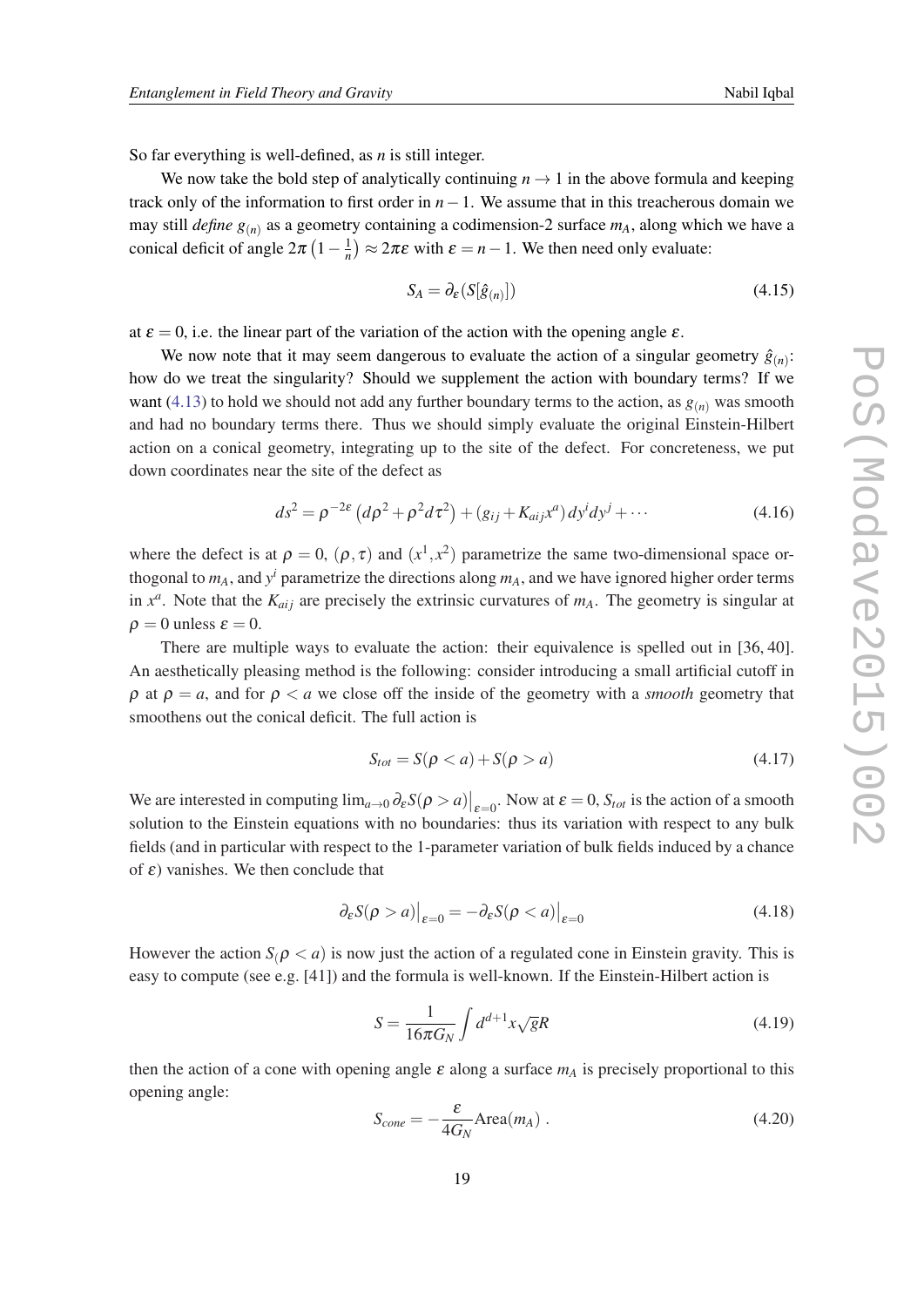<span id="page-20-0"></span>Using this to evaluate  $\partial_{\varepsilon} S(\rho < a)$  and then inserting the answer into ([4.15](#page-19-0)), we conclude that the holographic entanglement entropy is precisely:

$$
S_A = \frac{1}{4G_N} \text{Area}(m_A) \tag{4.21}
$$

We are not yet entirely done: while we have shown that the entanglement entropy is given by the area of *mA*, we have not yet provided an algorithm to determine *m<sup>A</sup>* itself. This can be done by studying the Einstein equations near  $\rho = 0$  in the coordinates [\(4.16](#page-19-0)): one finds that they possess intractable singularities near  $\rho \rightarrow 0$  unless the traces of the extrinsic curvatures  $K_{ai}$  vanish:

$$
K_{ai}^{\quad i} = 0\tag{4.22}
$$

However, this is precisely the condition for the surface *m<sup>A</sup>* to be minimal. This completes the proof.

It should be clear from the derivation that this proof relies heavily on the idea of the Euclidean path integral, and thus only works for states that can be prepared via such a path integral. Nevertheless, this is sufficient for many of the states that we are interested in for holographic applications.

## 4.3 Extensions

Here we discuss very briefly some extensions of the simplest situations discussed above.

#### 4.3.1 Time dependence

Everything discussed above essentially applies only to static situations with no time dependence. Nevertheless, it is clearly of great interest to understand entanglement entropy in timedependent situations (e.g. the formation of a black hole, which is dual to thermalization in the boundary field theory). A natural covariant extension of the Ryu-Takayanagi formula to the timedependent case has been proposed [42]

$$
S_{EE} = \frac{1}{4G_N} \text{Area}(e_A),\tag{4.23}
$$

where *e<sup>A</sup>* is now the covariant bulk *extremal* surface ending on the boundary at ∂*A*. At the moment there is no proof for this formula, but it has been applied in many settings and there is a widespread expectation that it is correct.

While this seems very natural, it is important to emphasize that it is conceptually rather different: for example, in a Lorentzian setting, there is actually no notion of a *minimal* surface, as wigglings of the surface in the time direction can arbitrarily reduce its covariant area. Thus the object appearing above is *extremal* rather than *minimal*. This has consequences: for example, the proof of strong subadditivity for the covariant entanglement entropy [43] is quite intricate and not at all a kinematic triviality like the one for the static case discussed above. Importantly, one finds SSA only when the bulk geometry satisfies a null curvature condition (meaning that on-shell the bulk matter supporting the geometry should satisfy a null energy condition).

## 4.3.2 Higher derivative corrections to gravity

The discussion so far has applied only to the simplest limit of holography, that where we consider only classical gravity in the bulk, and furthermore only the leading term in an expansion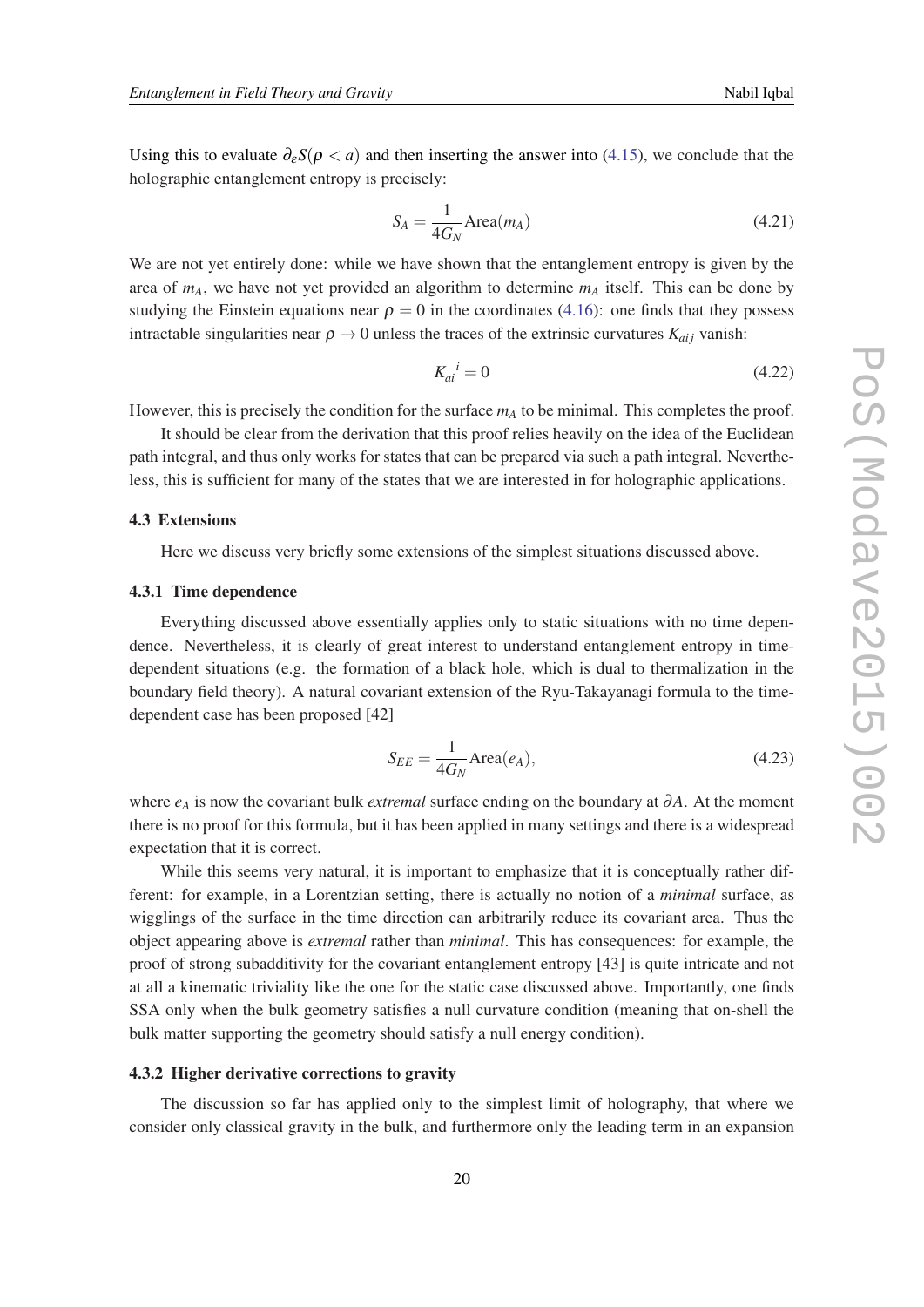<span id="page-21-0"></span>of the bulk action in powers of derivatives (i.e. only the Ricci scalar term in the gravitational action). It is helpful to remind ourselves what this corresponds to on the field theory side. For the simplest example of the duality between Type IIB string theory on  $AdS_5 \times S^5$ , and  $\mathcal{N} = 4$  Super Yang-Mills, we have the following relations between bulk and boundary quantities:

$$
\lambda^{\frac{1}{4}} = \frac{\ell}{\ell_s} \qquad g_s = \frac{\lambda}{4\pi N} \tag{4.24}
$$

where  $\lambda$  and N are respectively the field theory t'Hooft coupling and rank of the gauge group,  $\ell$ is the bulk AdS radius,  $\ell_s$  is the string length, and  $g_s$  is the bulk string coupling. Thus the  $N \to \infty$ limit corresponds to turning off the bulk string coupling and thus discussing a classical theory in the bulk. Further taking  $\lambda \rightarrow \infty$  corresponds to making the classical theory one of gravity and not of strings.

Thus moving away from the strict  $\lambda \to \infty$  limit corresponds to allowing higher-derivative corrections in the bulk, that are suppressed by powers of the string length, e.g. schematically

$$
S = \frac{1}{4\pi G_N} \int d^5 x \sqrt{-g} \left( R + \ell_s^6 R^4 + \cdots \right) \tag{4.25}
$$

where  $R<sup>4</sup>$  refers to a term involving four powers of the Riemann tensor, etc. Their precise form can be determined from string theory if desired: thus it is of intrinsic interest to understand how entanglement entropy behaves in the presence of such corrections to the bulk effective action

This problem has been studied by [40, 44] by implementing the algorithm of [36] to higherderivative actions, resulting in a corrected formula for entanglement entropy that includes the contributions of higher order terms. Their result applies to any diffeomorphism-invariant theory of gravity and can be written schematically as

$$
S_{EE} = \int_{m_A} d^{d-2}x \sqrt{h} \left( \frac{\delta \mathcal{L}}{\delta R} + \frac{\delta^2 \mathcal{L}}{\delta R \delta R} K \cdot K \right) \tag{4.26}
$$

Here the answer is expressed in terms of derivatives of the bulk Lagrangian  $\mathscr L$  with respect to the bulk Riemann tensor, and *K* refers to the extrinsic curvature of the bulk "minimal" surface, which we continue to call *m<sup>A</sup>* (and where the condition to be satisfied by this surface is now modified, and it is thus no longer precisely minimal). For Einstein gravity the bulk action is linear in the Riemann tensor, and only the first term contributes, resulting in the usual area formula.

It is interesting to note that the functional to be evaluated on  $m_A$  is *not* equivalent to the functional appearing in Wald's formula for the *thermal* entropy of a black hole in a higher derivative theory of gravity [45, 46]. The difference is the second term involving the extrinsic curvatures, which vanish when the formula is evaluated on the event horizon of a black hole.

Finally, we should point out that there is an important class of higher-derivative corrections that are not captured by the above formulas: those that involve bulk gravitational Chern-Simons terms, which are only diffeomorphism-invariant up to a total derivative and so cannot be written as functions of a bulk Riemann tensor. The presence of such terms in a bulk gravitational action indicate that the dual field theory suffers from *gravitational anomalies*, i.e. a breakdown of stressenergy conservation [47, 48]. The entanglement entropy in such theories possesses interesting additional structure, and has been studied holographically in [49,50] and field-theoretically in [51– 54].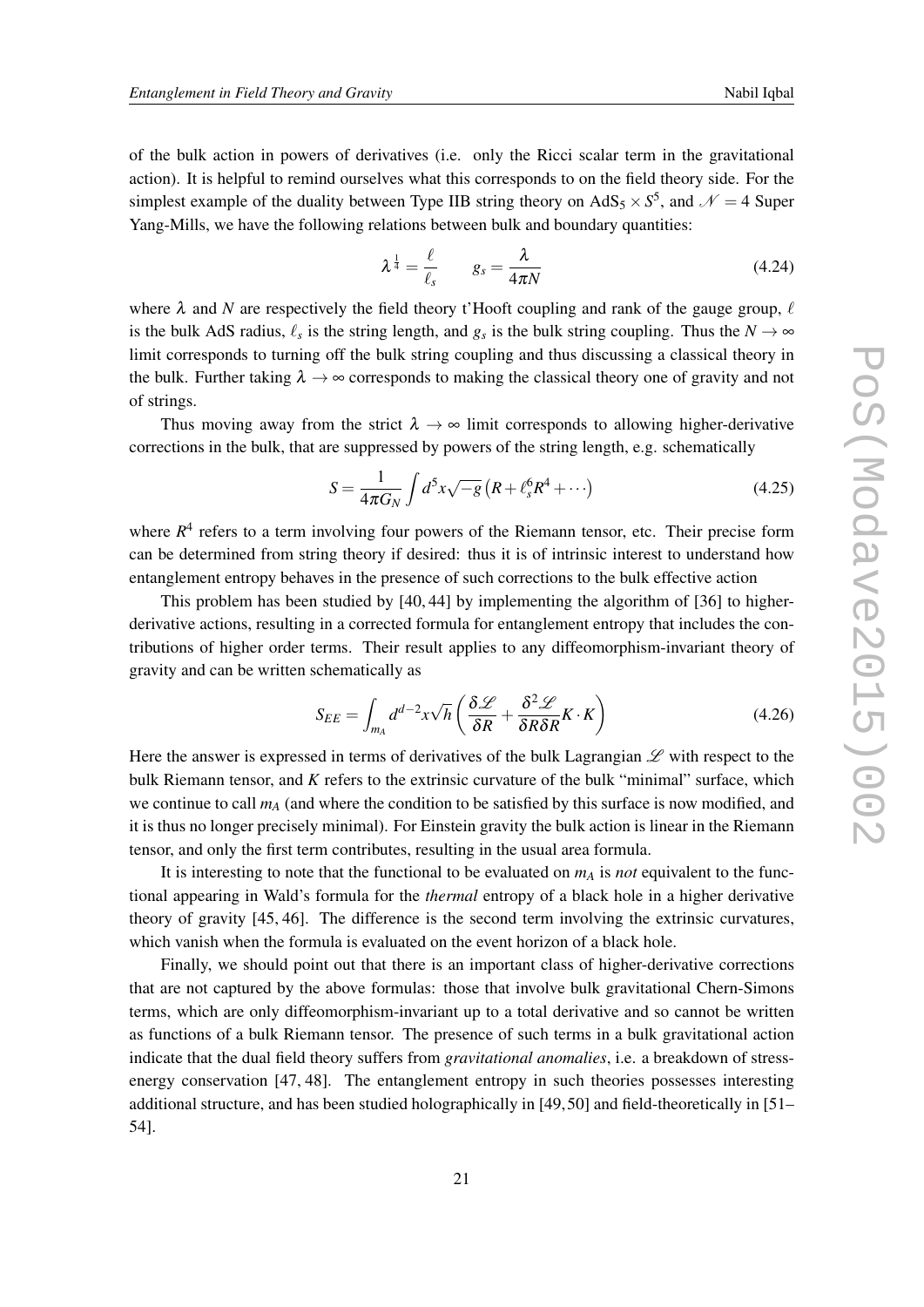#### <span id="page-22-0"></span>4.3.3 Quantum bulk corrections

We turn now to including *quantum* effects in the bulk gravitational theory: from [\(4.24](#page-21-0)) we see that this corresponds to studying the dual field theory at finite *N*. Thus one now needs to include effects arising from the quantum fluctuations associated to the dynamical fields in the bulk, viewed as a low-energy effective theory.

There are multiple ways to study this quantity: for example, if the form of the bulk manifold  $g(n)$  that asymptotes to an *n*-sheeted replica geometry  $\mathcal{M}_n$  is known, then it is possible to directly compute functional determinants in the bulk and obtain explicit answers for the Renyi entropies, which can then (hopefully) be analytically continued to  $n = 1$  to obtain the entanglement entropy. This program has been initiated by [55] in the case of  $AdS_3/CFT_2$ .

However, there is also an expectation for the general form of the one-loop correction to the entanglement entropy itself. [56] argue that the answer takes a very elegant form. Note first that the bulk minimal surface *m<sup>A</sup>* divides the bulk into two pieces; thus one can consider the bulk region *B<sup>A</sup>* bounded by *m<sup>A</sup>* and the boundary region *A*. One can thus consider the *bulk* entanglement entropy of dynamical fields in the bulk  $S_{\text{EE,bulk}(B_A)}$ . The key correction to the boundary entanglement entropy is argued to be this bulk entanglement itself, i.e.

$$
S_A = \frac{1}{4G_N} \text{Area}(m_A) + S_{\text{EE,bulk}}(B_A) + K_{\text{local}}(m_A)
$$
(4.27)

Here  $K_{local}(m_A)$  is associated with the renormalization of *bulk* dynamical fields and is a set of local terms evaluated on  $m_A$  whose form is discussed in [56].

It is intriguing to note that bulk geometric areas and bulk entanglement together conspire to give boundary entanglement, and this author feels that this formula is likely to have a deep significance.

#### **Exercises**

- 1. Re-derive in a holographic context the universal CFT findings [\(3.12](#page-8-0)) and [\(3.14](#page-8-0)) by studying appropriate geodesics on the BTZ black hole  $(4.7)$  $(4.7)$  $(4.7)$  and global  $AdS<sub>3</sub>(4.9)$  $AdS<sub>3</sub>(4.9)$ .
- 2. Consider the BTZ black hole but now with a compactified spatial coordinate  $x \sim x + 2\pi$ . Consider the entanglement entropy of an interval of length  $L < 2\pi$ . What happens as the length *L* is varied from very small lengths up to  $2\pi$ ? Discuss the relationship between your findings and the Araki-Lieb inequality ([2.10\)](#page-4-0). The physics that you have just discovered is discussed in [57].
- 3. Study the Einstein equations near the tip of a singular cone given by [\(4.16](#page-19-0)) and verify that regularity of the resulting equations requires the vanishing of the extrinsic curvatures [\(4.22\)](#page-20-0).

## 5. Conclusion

We have reached the end of our whirlwind tour of the theory and applications of entanglement entropy.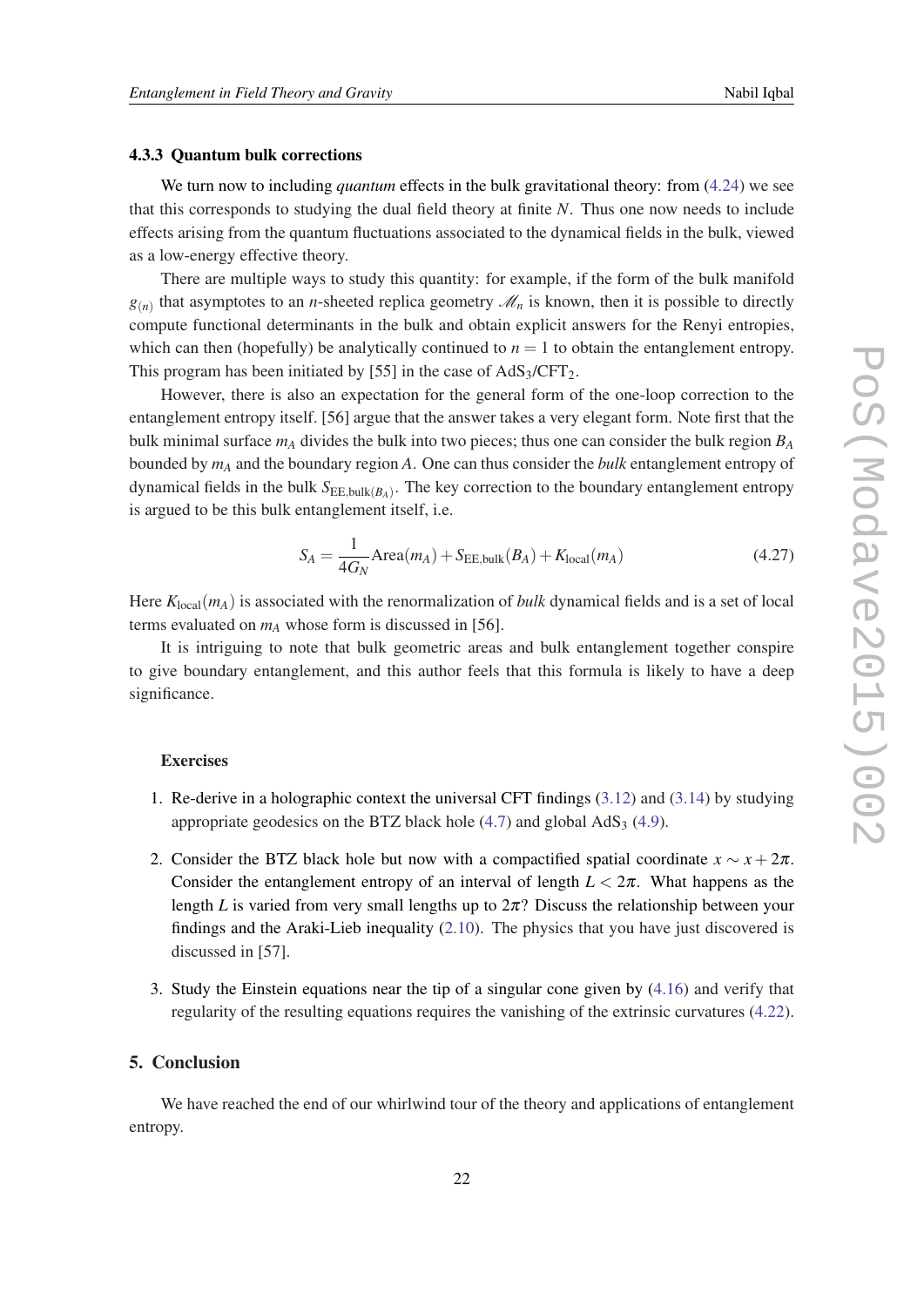It is worth emphasizing at this point that entanglement entropy is – while undoubtedly great fun in various ways – merely a novel way to understand and visualize the structure of quantum correlations. While it is likely to give us a new way to organize physics, this author sometimes feels that it should perhaps be thought of as being something like "energy". The energy of a state is something that is often useful to calculate, and everyone should know how to do it. Separating physics into low-energy and high-energy is a very fruitful way to think about a wide variety of physical systems, and all physicists should develop intuition as to how to do this. Yet nevertheless very few physicists would say that they study "energy" itself: rather the virtue of "energy" is that it tells us how to organize our thinking.

It seems likely that "entanglement" will play a similar role in the physics of the 21st century, in telling us how to organize and slice the incredible complexity that is present in quantum mechanical systems.

It remains, of course, up to the readers of these notes to figure out how to use it to do so.

## Acknowledgments

I thank all of the participants and organizers of the Modave Summer School in Theoretical Physics for their spectacular enthusiasm and for making the school such a rewarding experience. I thank also my collaborators on entangled projects – Martin Ammon, Alejandra Castro, Stephane Detournay, Diego Hofman, Eric Perlmutter, and Aron Wall – for teaching me many things, perhaps most importantly how much fun it is to be entangled. My work is part of the Delta ITP consortium, a program of the NWO that is funded by the Dutch Ministry of Education, Culture and Science (OCW).

## References

- [1] E. H. Lieb and M. B. Ruskai, *A fundamental property of quantum-mechanical entropy*, *Phys. Rev. Lett.* 30 (Mar, 1973) 434–436.
- [2] H. Araki and E. H. Lieb, *Entropy inequalities*, in *Inequalities*, pp. 47–57. Springer, 2002.
- [3] E. H. Lieb and M. B. Ruskai, *Proof of the strong subadditivity of quantum-mechanical entropy*, in *Inequalities*, pp. 63–66. Springer, 2002.
- [4] M. Srednicki, *Entropy and area*, *Phys. Rev. Lett.* 71 (1993) 666–669, [[hep-th/9303048](http://xxx.lanl.gov/abs/hep-th/9303048)].
- [5] R. D. Sorkin, *1983 paper on entanglement entropy: "On the Entropy of the Vacuum outside a Horizon"*, [arXiv:1402.3589](http://xxx.lanl.gov/abs/1402.3589).
- [6] J. Eisert, M. Cramer, and M. B. Plenio, *Area laws for the entanglement entropy a review*, *Rev. Mod. Phys.* 82 (2010) 277–306, [[arXiv:0808.3773](http://xxx.lanl.gov/abs/0808.3773)].
- [7] D. V. Fursaev, A. Patrushev, and S. N. Solodukhin, *Distributional Geometry of Squashed Cones*, *Phys. Rev.* D88 (2013), no. 4 044054, [[arXiv:1306.4000](http://xxx.lanl.gov/abs/1306.4000)].
- [8] S. N. Solodukhin, *Entanglement entropy, conformal invariance and extrinsic geometry*, *Phys. Lett.* B665 (2008) 305–309, [[arXiv:0802.3117](http://xxx.lanl.gov/abs/0802.3117)].
- [9] C. Holzhey, F. Larsen, and F. Wilczek, *Geometric and renormalized entropy in conformal field theory*, *Nucl. Phys.* B424 (1994) 443–467, [[hep-th/9403108](http://xxx.lanl.gov/abs/hep-th/9403108)].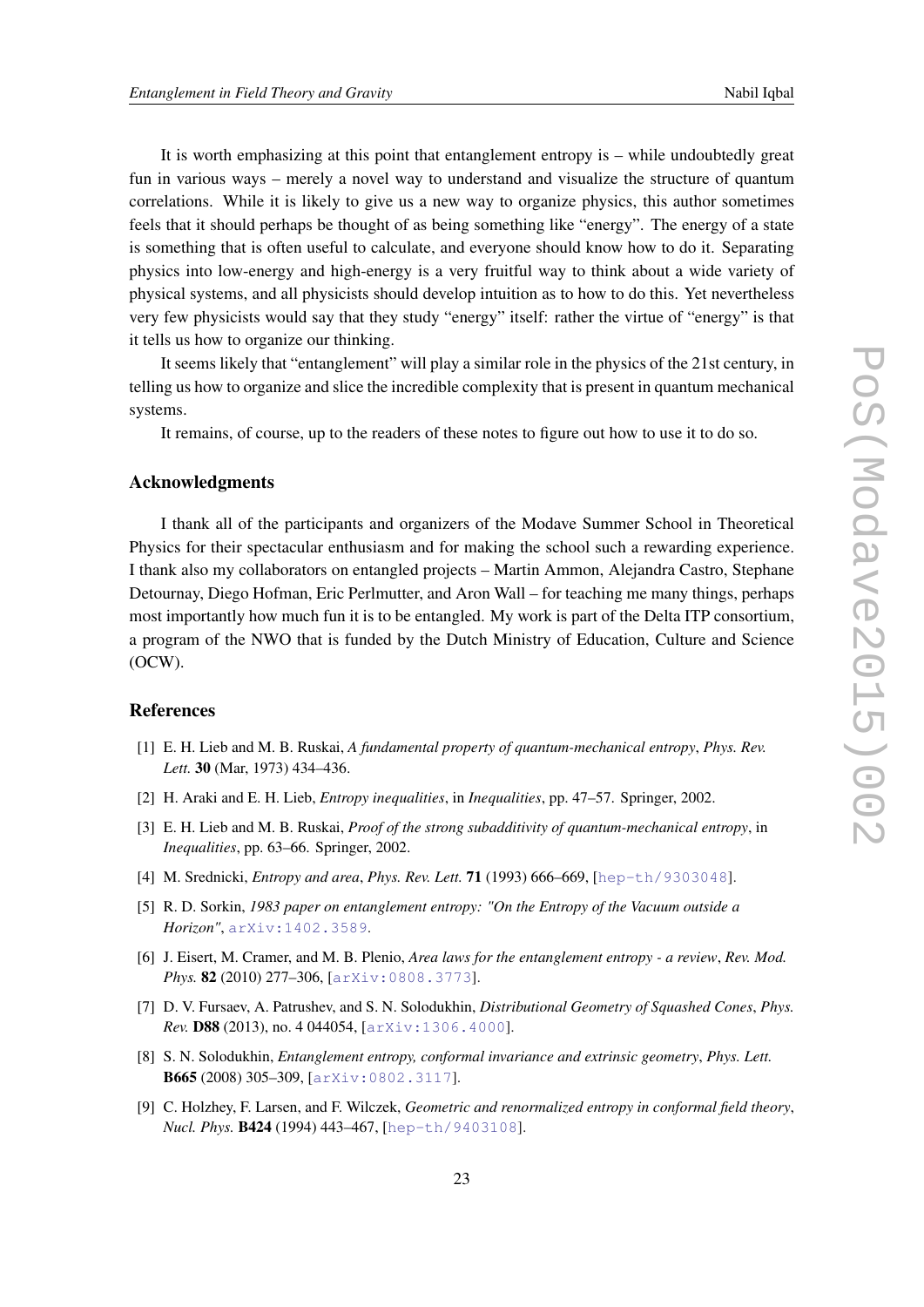- [10] P. Calabrese and J. L. Cardy, *Entanglement entropy and quantum field theory*, *J.Stat.Mech.* 0406 (2004) P06002, [[hep-th/0405152](http://xxx.lanl.gov/abs/hep-th/0405152)].
- [11] P. Calabrese and J. L. Cardy, *Entanglement entropy and quantum field theory: A Non-technical introduction*, *Int.J.Quant.Inf.* 4 (2006) 429, [[quant-ph/0505193](http://xxx.lanl.gov/abs/quant-ph/0505193)].
- [12] H. Casini, M. Huerta, and R. C. Myers, *Towards a derivation of holographic entanglement entropy*, *JHEP* 05 (2011) 036, [[arXiv:1102.0440](http://xxx.lanl.gov/abs/1102.0440)].
- [13] H. W. J. Bloete, J. L. Cardy, and M. P. Nightingale, *Conformal Invariance, the Central Charge, and Universal Finite Size Amplitudes at Criticality*, *Phys. Rev. Lett.* 56 (1986) 742–745.
- [14] S. Detournay, T. Hartman, and D. M. Hofman, *Warped Conformal Field Theory*, *Phys. Rev.* D86 (2012) 124018, [[arXiv:1210.0539](http://xxx.lanl.gov/abs/1210.0539)].
- [15] A. B. Zamolodchikov, *Irreversibility of the Flux of the Renormalization Group in a 2D Field Theory*, *JETP Lett.* 43 (1986) 730–732. [Pisma Zh. Eksp. Teor. Fiz.43,565(1986)].
- [16] H. Casini and M. Huerta, *A Finite entanglement entropy and the c-theorem*, *Phys. Lett.* B600 (2004) 142–150, [[hep-th/0405111](http://xxx.lanl.gov/abs/hep-th/0405111)].
- [17] H. Casini and M. Huerta, *A c-theorem for the entanglement entropy*, *J. Phys.* A40 (2007) 7031–7036, [[cond-mat/0610375](http://xxx.lanl.gov/abs/cond-mat/0610375)].
- [18] H. Liu and M. Mezei, *A Refinement of entanglement entropy and the number of degrees of freedom*, *JHEP* 04 (2013) 162, [[arXiv:1202.2070](http://xxx.lanl.gov/abs/1202.2070)].
- [19] D. L. Jafferis, *The Exact Superconformal R-Symmetry Extremizes Z*, *JHEP* 05 (2012) 159, [[arXiv:1012.3210](http://xxx.lanl.gov/abs/1012.3210)].
- [20] I. R. Klebanov, S. S. Pufu, and B. R. Safdi, *F-Theorem without Supersymmetry*, *JHEP* 10 (2011) 038, [[arXiv:1105.4598](http://xxx.lanl.gov/abs/1105.4598)].
- [21] D. L. Jafferis, I. R. Klebanov, S. S. Pufu, and B. R. Safdi, *Towards the F-Theorem: N=2 Field Theories on the Three-Sphere*, *JHEP* 06 (2011) 102, [[arXiv:1103.1181](http://xxx.lanl.gov/abs/1103.1181)].
- [22] H. Casini and M. Huerta, *On the RG running of the entanglement entropy of a circle*, *Phys. Rev.* D85 (2012) 125016, [[arXiv:1202.5650](http://xxx.lanl.gov/abs/1202.5650)].
- [23] H. Casini, M. Huerta, R. C. Myers, and A. Yale, *Mutual information and the F-theorem*, *JHEP* 10 (2015) 003, [[arXiv:1506.0619](http://xxx.lanl.gov/abs/1506.0619)].
- [24] Z. Komargodski and A. Schwimmer, *On Renormalization Group Flows in Four Dimensions*, *JHEP* 12 (2011) 099, [[arXiv:1107.3987](http://xxx.lanl.gov/abs/1107.3987)].
- [25] J. M. Maldacena, *The Large N limit of superconformal field theories and supergravity*, *Int. J. Theor. Phys.* 38 (1999) 1113–1133, [[hep-th/9711200](http://xxx.lanl.gov/abs/hep-th/9711200)]. [Adv. Theor. Math. Phys.2,231(1998)].
- [26] O. Aharony, S. S. Gubser, J. M. Maldacena, H. Ooguri, and Y. Oz, *Large N field theories, string theory and gravity*, *Phys. Rept.* 323 (2000) 183–386, [[hep-th/9905111](http://xxx.lanl.gov/abs/hep-th/9905111)].
- [27] J. Polchinski, *Introduction to Gauge/Gravity Duality*, in *Proceedings, Theoretical Advanced Study Institute in Elementary Particle Physics (TASI 2010). String Theory and Its Applications: From meV to the Planck Scale: Boulder, Colorado, USA, June 1-25, 2010*, pp. 3–46, 2010. [arXiv:1010.6134](http://xxx.lanl.gov/abs/1010.6134).
- [28] J. McGreevy, *Holographic duality with a view toward many-body physics*, *Adv. High Energy Phys.* 2010 (2010) 723105, [[arXiv:0909.0518](http://xxx.lanl.gov/abs/0909.0518)].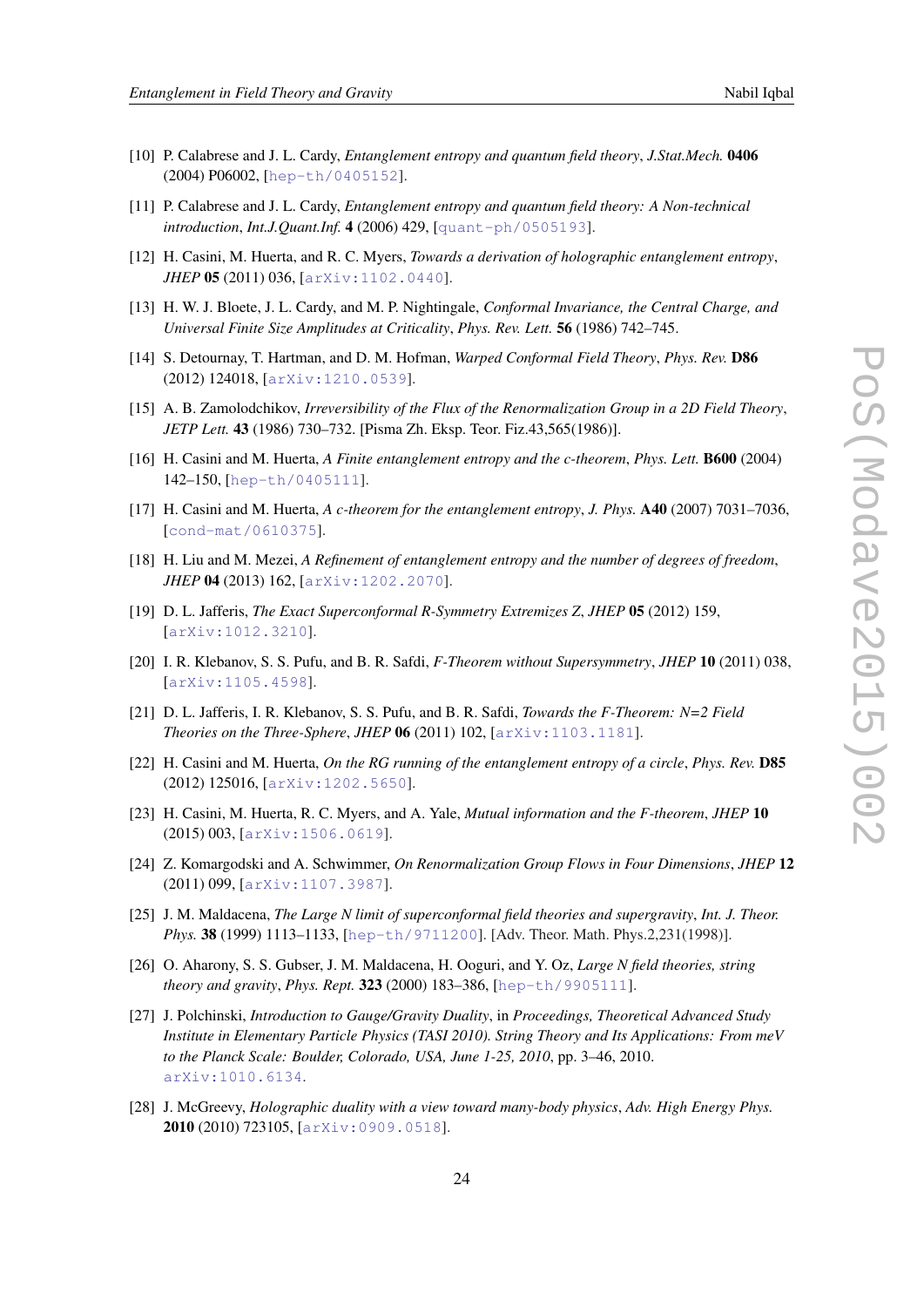- [29] S. A. Hartnoll, *Lectures on holographic methods for condensed matter physics*, *Class. Quant. Grav.* 26 (2009) 224002, [[arXiv:0903.3246](http://xxx.lanl.gov/abs/0903.3246)].
- [30] S. Ryu and T. Takayanagi, *Holographic derivation of entanglement entropy from AdS/CFT*, *Phys. Rev.* Lett. 96 (2006) 181602, [[hep-th/0603001](http://xxx.lanl.gov/abs/hep-th/0603001)].
- [31] S. Ryu and T. Takayanagi, *Aspects of Holographic Entanglement Entropy*, *JHEP* 08 (2006) 045, [[hep-th/0605073](http://xxx.lanl.gov/abs/hep-th/0605073)].
- [32] B. Swingle, *Entanglement Renormalization and Holography*, *Phys. Rev.* D86 (2012) 065007, [[arXiv:0905.1317](http://xxx.lanl.gov/abs/0905.1317)].
- [33] M. Van Raamsdonk, *Building up spacetime with quantum entanglement*, *Gen. Rel. Grav.* 42 (2010) 2323–2329, [[arXiv:1005.3035](http://xxx.lanl.gov/abs/1005.3035)]. [Int. J. Mod. Phys.D19,2429(2010)].
- [34] J. D. Brown and M. Henneaux, *Central Charges in the Canonical Realization of Asymptotic Symmetries: An Example from Three-Dimensional Gravity*, *Commun. Math. Phys.* 104 (1986) 207–226.
- [35] M. Headrick and T. Takayanagi, *A Holographic proof of the strong subadditivity of entanglement entropy*, *Phys. Rev.* D76 (2007) 106013, [[arXiv:0704.3719](http://xxx.lanl.gov/abs/0704.3719)].
- [36] A. Lewkowycz and J. Maldacena, *Generalized gravitational entropy*, *JHEP* 08 (2013) 090, [[arXiv:1304.4926](http://xxx.lanl.gov/abs/1304.4926)].
- [37] T. Hartman, *Entanglement Entropy at Large Central Charge*, [arXiv:1303.6955](http://xxx.lanl.gov/abs/1303.6955).
- [38] T. Faulkner, *The Entanglement Renyi Entropies of Disjoint Intervals in AdS/CFT*, [arXiv:1303.7221](http://xxx.lanl.gov/abs/1303.7221).
- [39] L.-Y. Hung, R. C. Myers, M. Smolkin, and A. Yale, *Holographic Calculations of Renyi Entropy*, *JHEP* 12 (2011) 047, [[arXiv:1110.1084](http://xxx.lanl.gov/abs/1110.1084)].
- [40] X. Dong, *Holographic Entanglement Entropy for General Higher Derivative Gravity*, *JHEP* 01 (2014) 044, [[arXiv:1310.5713](http://xxx.lanl.gov/abs/1310.5713)].
- [41] D. V. Fursaev and S. N. Solodukhin, *On the description of the Riemannian geometry in the presence of conical defects*, *Phys. Rev.* D52 (1995) 2133–2143, [[hep-th/9501127](http://xxx.lanl.gov/abs/hep-th/9501127)].
- [42] V. E. Hubeny, M. Rangamani, and T. Takayanagi, *A Covariant holographic entanglement entropy proposal*, *JHEP* 07 (2007) 062, [[arXiv:0705.0016](http://xxx.lanl.gov/abs/0705.0016)].
- [43] A. C. Wall, *Maximin Surfaces, and the Strong Subadditivity of the Covariant Holographic Entanglement Entropy*, *Class. Quant. Grav.* 31 (2014), no. 22 225007, [[arXiv:1211.3494](http://xxx.lanl.gov/abs/1211.3494)].
- [44] J. Camps, *Generalized entropy and higher derivative Gravity*, *JHEP* 03 (2014) 070, [[arXiv:1310.6659](http://xxx.lanl.gov/abs/1310.6659)].
- [45] R. M. Wald, *Black hole entropy is the Noether charge*, *Phys. Rev.* D48 (1993) 3427–3431, [[gr-qc/9307038](http://xxx.lanl.gov/abs/gr-qc/9307038)].
- [46] V. Iyer and R. M. Wald, *A Comparison of Noether charge and Euclidean methods for computing the entropy of stationary black holes*, *Phys. Rev.* D52 (1995) 4430–4439, [[gr-qc/9503052](http://xxx.lanl.gov/abs/gr-qc/9503052)].
- [47] P. Kraus and F. Larsen, *Holographic gravitational anomalies*, *JHEP* 01 (2006) 022, [[hep-th/0508218](http://xxx.lanl.gov/abs/hep-th/0508218)].
- [48] S. N. Solodukhin, *Holography with gravitational Chern-Simons*, *Phys. Rev.* D74 (2006) 024015, [[hep-th/0509148](http://xxx.lanl.gov/abs/hep-th/0509148)].